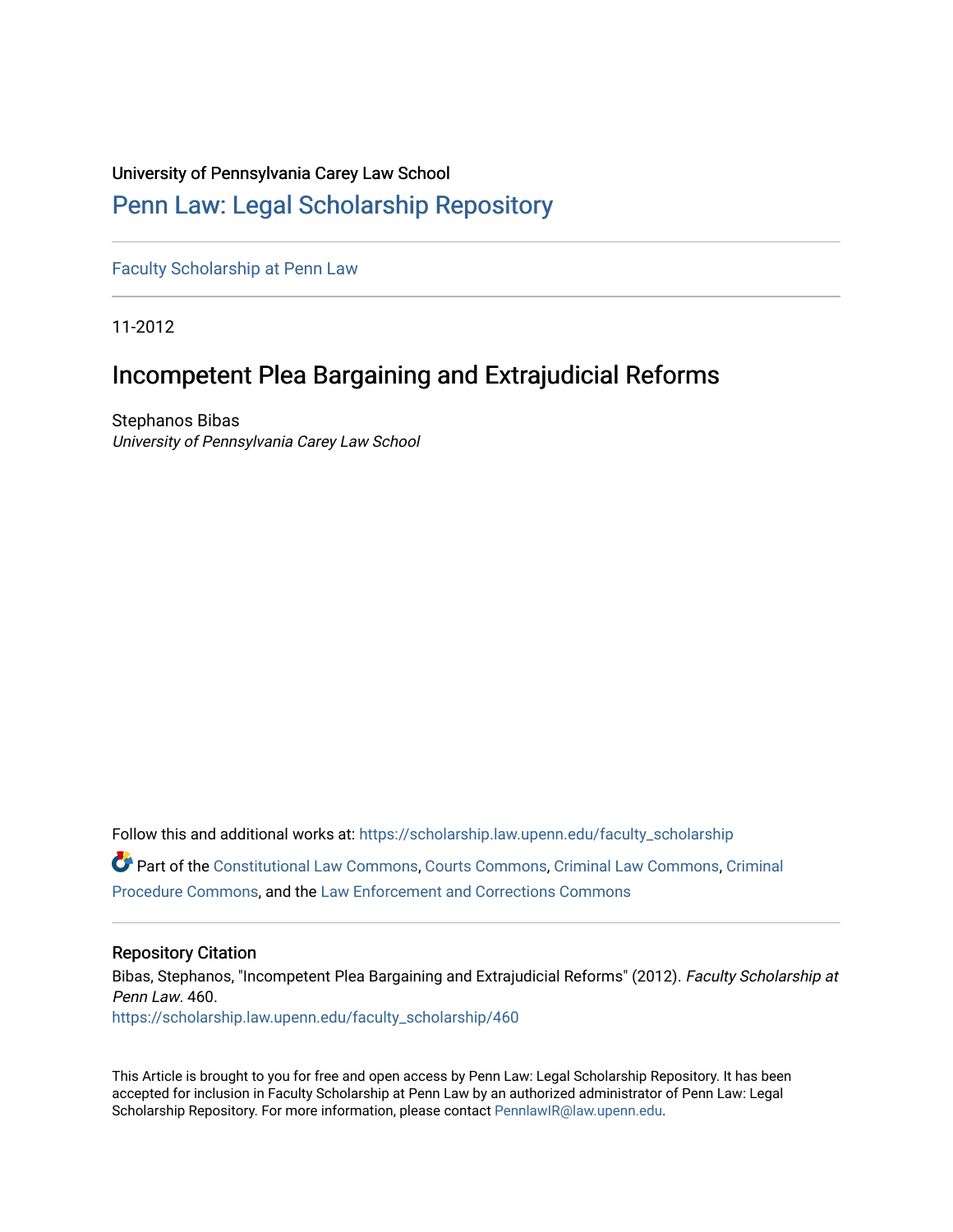# INCOMPETENT PLEA BARGAINING AND EXTRAJUDICIAL REFORMS

# *Stephanos Bibas*<sup>∗</sup>

For many years, plea bargaining has been a gray market. Courts are rarely involved, leaving prosecutors unconstrained by judges or juries.1 Prosecutors' plea offers largely set sentences, checked only by defense lawyers. In this laissez-faire bargaining system, defense lawyers, not judges or juries, are the primary guarantors of fair bargains and equal treatment for their clients.<sup>2</sup> But the quality of defense lawyering varies widely. Bargaining can be a shadowy process, influenced not only by the strength of the evidence and the seriousness of the crime but also by irrelevant factors such as counsel's competence, compensation, and zeal.3 And because bargaining takes place off the record and is conveyed to clients in confidence, it is not easy to verify that defense counsel have represented their clients zealously and effectively.

Nevertheless, criminal procedure has long focused on jury trials. Even though guilty pleas resolve roughly ninety-five percent of adjudicated criminal cases,<sup>4</sup> the Supreme Court has usually treated plea bargaining as an afterthought, doing little to regulate it.5 When it has regulated pleas, the Court has largely focused on the procedures for

<sup>–––––––––––––––––––––––––––––––––––––––––––––––––––––––––––––</sup> ∗ Professor of Law and Criminology and Director, Supreme Court Clinic, University of Pennsylvania Law School. Thanks to Rick Bierschbach for advice and comments on earlier drafts. 1 For a survey of these and other objections to plea bargaining, see Albert W. Alschuler, *Im-*

*plementing the Criminal Defendant's Right to Trial: Alternatives to the Plea Bargaining System*, <sup>50</sup> U. CHI. L. REV. 931, 932–34 (1983). 2 *See* Stephanos Bibas, *Regulating the Plea-Bargaining Market: From Caveat Emptor to Con-*

*sumer Protection*, 99 CALIF. L. REV. 1117, 1126, 1143 (2011) [hereinafter Bibas, *Regulating the Plea-Bargaining Market*]; *see also* Libretti v. United States, 516 U.S. 29, 50–51 (1995) ("Apart from the small class of rights that require specific advice from the court under Rule  $i\tau(c)$ , it is the responsibility of defense counsel to inform a defendant of the advantages and disadvantages of a plea agreement and the attendant statutory and constitutional rights that a guilty plea would for-

go."). 3 *See generally* Stephanos Bibas, *Plea Bargaining Outside the Shadow of Trial*, 117 HARV. L. REV. 2463, 2469–86 (2004). 4 BUREAU OF JUSTICE STATISTICS, U.S. DEP'T OF JUSTICE, SOURCEBOOK OF CRIMI-

NAL JUSTICE STATISTICS ONLINE, tbl. 5.24.2010, http://www.albany.edu/sourcebook/pdf /t5242010.pdf (reporting that guilty pleas resolved ninety-seven percent of adjudicated federal criminal cases in fiscal year 2010, excluding dismissals); *id.* tbl. 5.46.2006, http://www.albany .edu/sourcebook/pdf/t5462006.pdf (reporting that ninety-four percent of state felony convictions in 2006 resulted from guilty pleas).

<sup>5</sup> *E.g.*, MARKUS DIRK DUBBER, THE POLICE POWER 179 (2005) ("The plea bargaining process is governed by very few, if any, principles, with the blessing of the Supreme Court which has turned a blind constitutional eye.").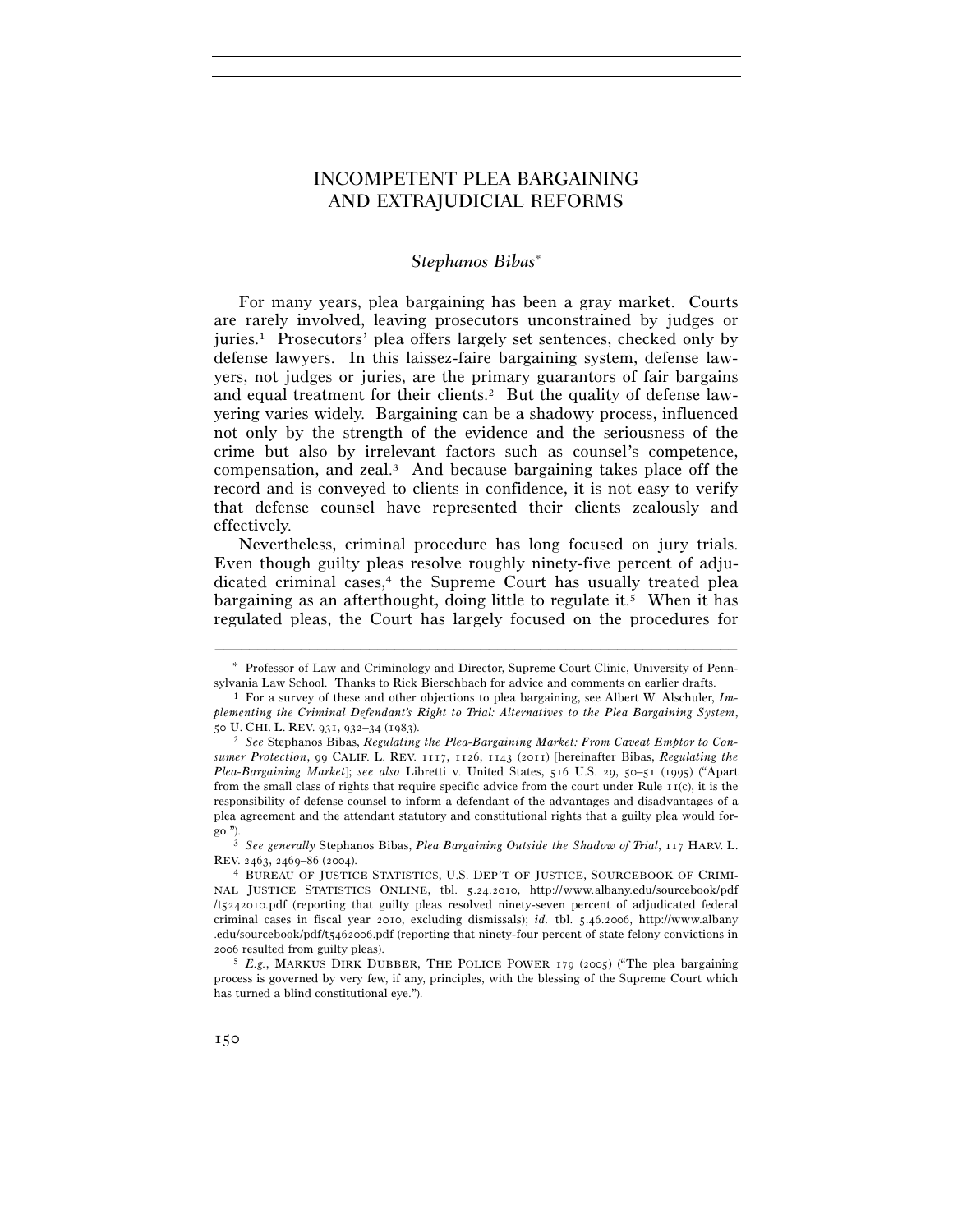waiving trial rights, not the substantive pros and cons of striking a deal.6 This past Term, the Court for the first time addressed how the Sixth Amendment's guarantee of effective assistance of counsel applies to defendants who reject bargains and receive heavier sentences after fair trials. In *Lafler v. Cooper*7 and *Missouri v. Frye*, 8 a five-to-four majority of the Court held that ineffectiveness that leads defendants to reject plea bargains can satisfy both the performance and prejudice prongs of *Strickland v. Washington*. 9 Incompetent lawyering that causes a defendant to reject a plea offer can constitute deficient performance, and the resulting loss of a favorable plea bargain can constitute cognizable prejudice, under the Sixth Amendment.10

The majority and dissenting opinions almost talked past each other, reaching starkly different conclusions because they started from opposing premises: contemporary and pragmatic versus historical and formalist. The dissenters would have limited the Sixth Amendment to the jury trials with which the Framers were concerned and proceedings ancillary to those trials.11 As Justice Scalia put it at oral argument, a jury trial is "the 24-karat test of fairness," and defendants who fail to plead guilty cannot complain that they received "the best thing [that] our legal system" has to offer.<sup>12</sup> Justice Kennedy's majority opinions, by contrast, rested heavily on the dominance of plea bargaining today and its central role in setting sentences as well as convictions. Even a fair trial cannot wipe away an earlier tactical decision that results in a much longer sentence after trial.13

Belatedly, the Court noticed that "ours 'is for the most part a system of pleas, not a system of trials.'"14 The Court, like Rip Van Winkle, has at last awoken from its long slumber and sees the vast field it has left all but unregulated.<sup>15</sup> Justice Scalia, in dissent, repeatedly as-

<sup>&</sup>lt;sup>6</sup> Bibas, *Regulating the Plea-Bargaining Market*, *supra* note 2, at  $1122-27$ .<br>
<sup>7</sup>  $132$  S. Ct.  $1376$  (2012).<br>
<sup>8</sup>  $132$  S. Ct. 1399 (2012).<br>
<sup>9</sup> 466 U.S. 668, 687 (1984); *see Frye*, 132 S. Ct. at 1408–10; *Lafler*, subject worthy of regulation, since it is the means by which most criminal convictions are obtained. It happens not to be, however, a subject covered by the Sixth Amendment, which is concerned not with the fairness of bargaining but with the fairness of conviction."); *Lafler*, 132 S. Ct. at 1393 (Scalia, J., dissenting) (characterizing the majority's extension of Sixth Amendment protection to plea bargaining as "a vast departure from our past cases, protecting not just the constitutionally prescribed right to a fair adjudication of guilt and punishment, but a judicially invented right to effective plea bargaining").<br>
<sup>12</sup> Transcript of Oral Argument at  $13-14$ , *Lafler*,  $132$  S. Ct.  $1376$  (No. 10-209).<br>
<sup>13</sup> *Frye*,  $132$  S. Ct. at  $1407$ ; *Lafler*,  $132$  S. Ct. at  $1388$ .<br>
<sup>14</sup> *Frye*,  $132$ 

*es in the 'Bazaar' of Plea Deals*, N.Y. TIMES, Mar. 22, 2012, at A12 ("Professor [Ronald F.] Wright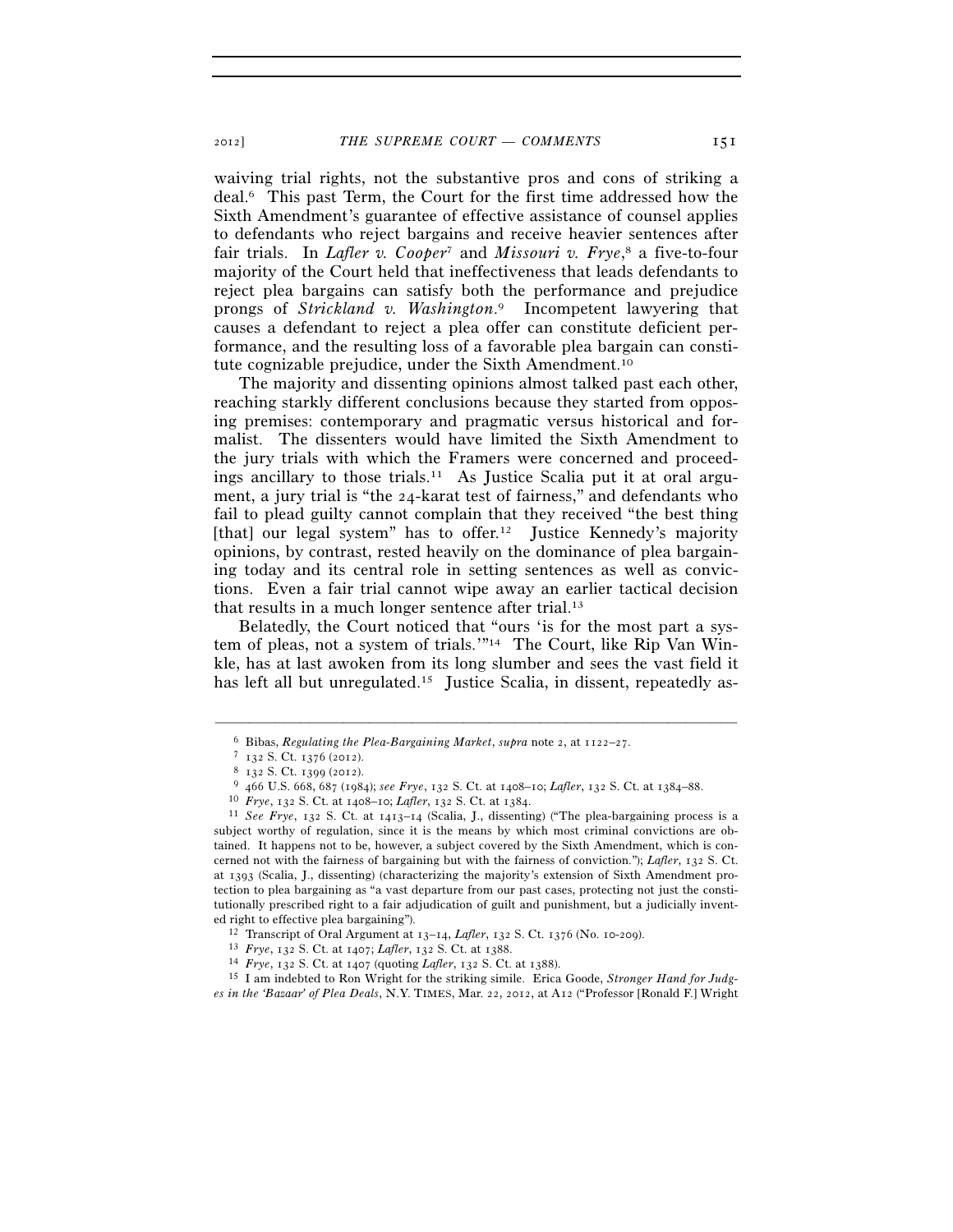sailed the majority for "open[ing] a whole new field of ... pleabargaining law,"16 but it is about time. Now the big question is which institutions can and will ameliorate poor defense lawyering retrospectively or prospectively. The upshot, I predict, will depend on semiprivate ordering: few reversals in court, but much more prospective extrajudicial reform.

*Lafler* and *Frye* will not cause courts of appeals to invalidate many convictions for constitutional error. Courts are poorly equipped to remedy woefully inadequate defense lawyering on their own. Plea bargaining creates little record, after-the-fact review is cumbersome and expensive, and courts are reluctant to reverse final judgments, intrude on prosecutors' prerogatives to bargain, or subject defense counsel's performance to searching review. *Lafler* and *Frye* will loosen these cautions a bit but will not open the floodgates. Moreover, judges cannot fix the massive underfunding and overwork that plague indigent defense counsel. The good news is that *Lafler* and *Frye* will probably have much bigger effects indirectly, in prompting solutions beyond the courts. Plea bargaining's semiprivatized justice is best suited to semiprivatized remedies and reforms, backstopped by judges but driven by other actors. Other actors have the incentives and power to achieve, prospectively and flexibly, much that after-the-fact judicial review cannot. In the real world of plea bargaining, the parties' stances are no longer antagonistic. Counterintuitively, even prosecutors and defendants have strong incentives to collaborate in explaining, promoting, and bulletproofing plea bargains.

Part I summarizes the facts and opinions in *Lafler* and *Frye*. The majority's contemporary, functional analysis rested upon the dominance of plea bargaining today, while the dissenters' formalistic logic idealized the historical jury trial as the Sixth Amendment's exclusive concern. Part II is largely descriptive and predictive, explaining why judges are unlikely to overturn many convictions for violating *Lafler* and *Frye*. Though these decisions should apply retroactively even on federal habeas review, in practice courts will overturn few pleas, as defense lawyers' bad advice is hard to prove and judges are understandably skeptical of postconviction appeals. Finally, Part III begins with prediction and analysis and ends with normative assessment of *Lafler* and *Frye*'s extrajudicial effects. It predicts that nonjudicial actors (especially prosecutors) will do much to solve plea bargaining's problems prospectively, explains why they have the incentives to do so, describes how they can do it, and finally praises these developments. While

––––––––––––––––––––––––––––––––––––––––––––––––––––––––––––– likened the court's decisions on Wednesday to 'Rip Van Winkle waking up. He looks around and says, "Wow, when I went to sleep the world was full of trials.""").

<sup>&</sup>lt;sup>16</sup> Lafler, 132 S. Ct. at 1391 (Scalia, J., dissenting); *accord id.* at 1398.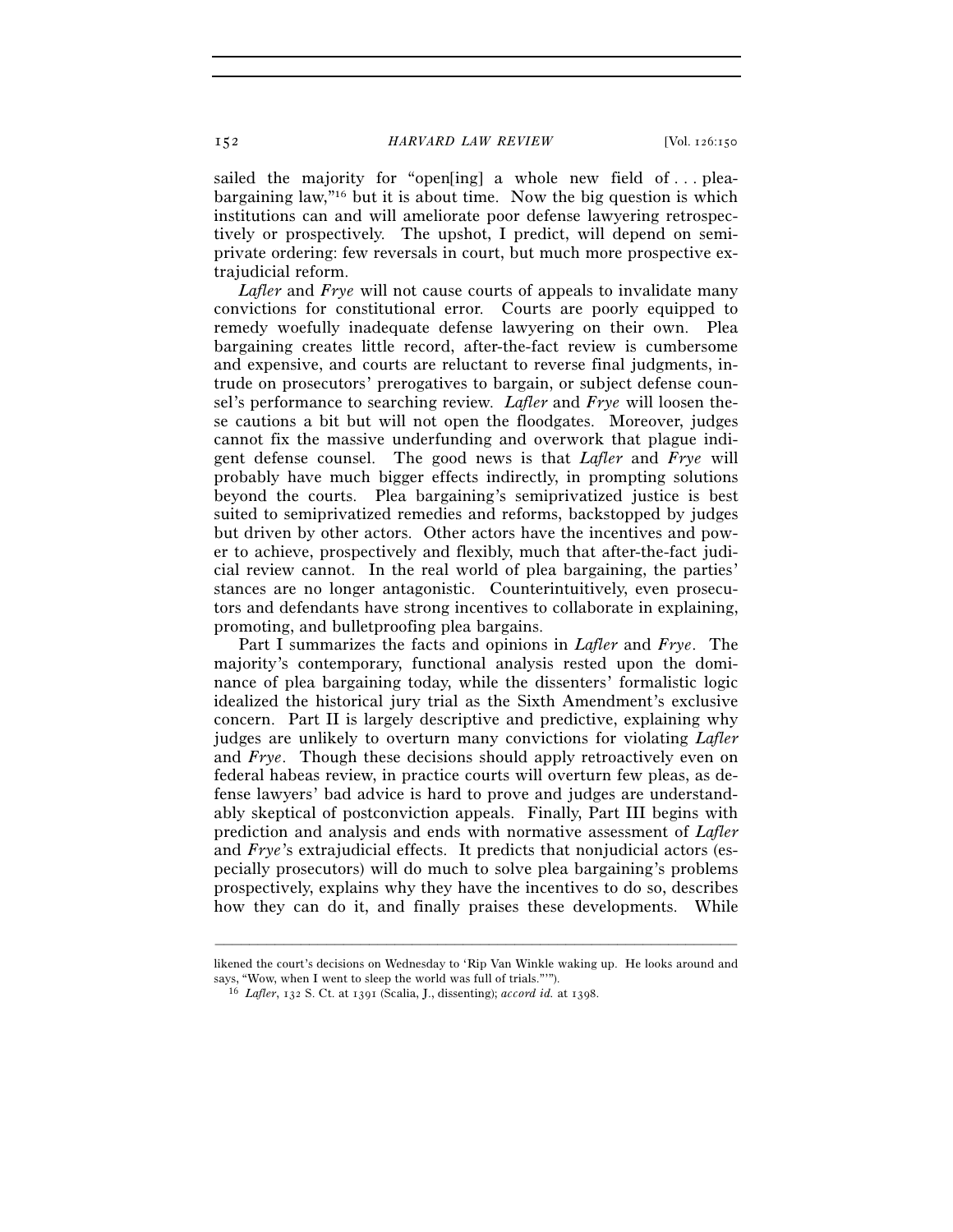courts can do little on their own, they can create incentives for other market participants to explain offers and shore up their bargains.

#### I. THE DECISIONS

## *A. The Facts*

Galin Frye had three convictions for driving with a revoked driver's license and was charged with that offense a fourth time, making it a felony punishable by up to four years' imprisonment.<sup>17</sup> The prosecutor sent his defense counsel a letter offering Frye two plea options, one of which would have reduced the charge to a misdemeanor with a recommendation for a ninety-day sentence. The letter stated that both offers would expire on a certain date. Frye's lawyer never communicated the offers to Frye, and they expired. Frye then pleaded guilty without a plea agreement and was sentenced to three years' imprisonment.18 On a state motion for postconviction relief, he testified that he would have accepted the misdemeanor offer if he had known about it. The state trial court denied the motion, but the Missouri Court of Appeals reversed. It found that Frye was prejudiced by the felony conviction and the higher maximum sentence, deemed Frye's plea withdrawn, and remanded to allow Frye to insist on a trial or to re-plead on whatever terms the prosecutor chose to offer.19

Anthony Cooper fired a gun at Kali Mundy's head and missed.20 As Mundy fled, Cooper pursued her and kept shooting, hitting her in the buttock, hip, and abdomen but not killing her. The State of Michigan charged him with assault with intent to murder, possession of a firearm by a felon, possession of a firearm in committing a felony, misdemeanor marijuana possession, and being a habitual offender. Twice the State offered to dismiss two charges and recommend a sentence of fifty-one to eighty-one months on the others, and Cooper admitted guilt and expressed to the court his willingness to accept the offer. Yet Cooper's lawyer allegedly convinced him that the prosecution could not establish his intent to murder because Mundy had been shot below the waist. (That alleged advice was laughably bad.) Thus, he rejected the offer, was convicted at trial, and received the mandatory minimum sentence of  $185$  to 360 months.<sup>21</sup> On appeal, the state appeals court rejected his claim of ineffective assistance.22 A federal district court

<sup>17</sup> *Frye*, 132 S. Ct. at 1404.

<sup>18</sup> *Id.* at 1404–05. 19 *Id.* at 1405; Frye v. State, 311 S.W.3d 350, 360–61 (Mo. Ct. App. 2010). 20 *Lafler*, 132 S. Ct. at 1383. 21 *Id.*

<sup>22</sup> People v. Cooper, No. 250583, 2005 WL 599740, at \*1 (Mich. Ct. App. Mar. 15, 2005) (per curiam).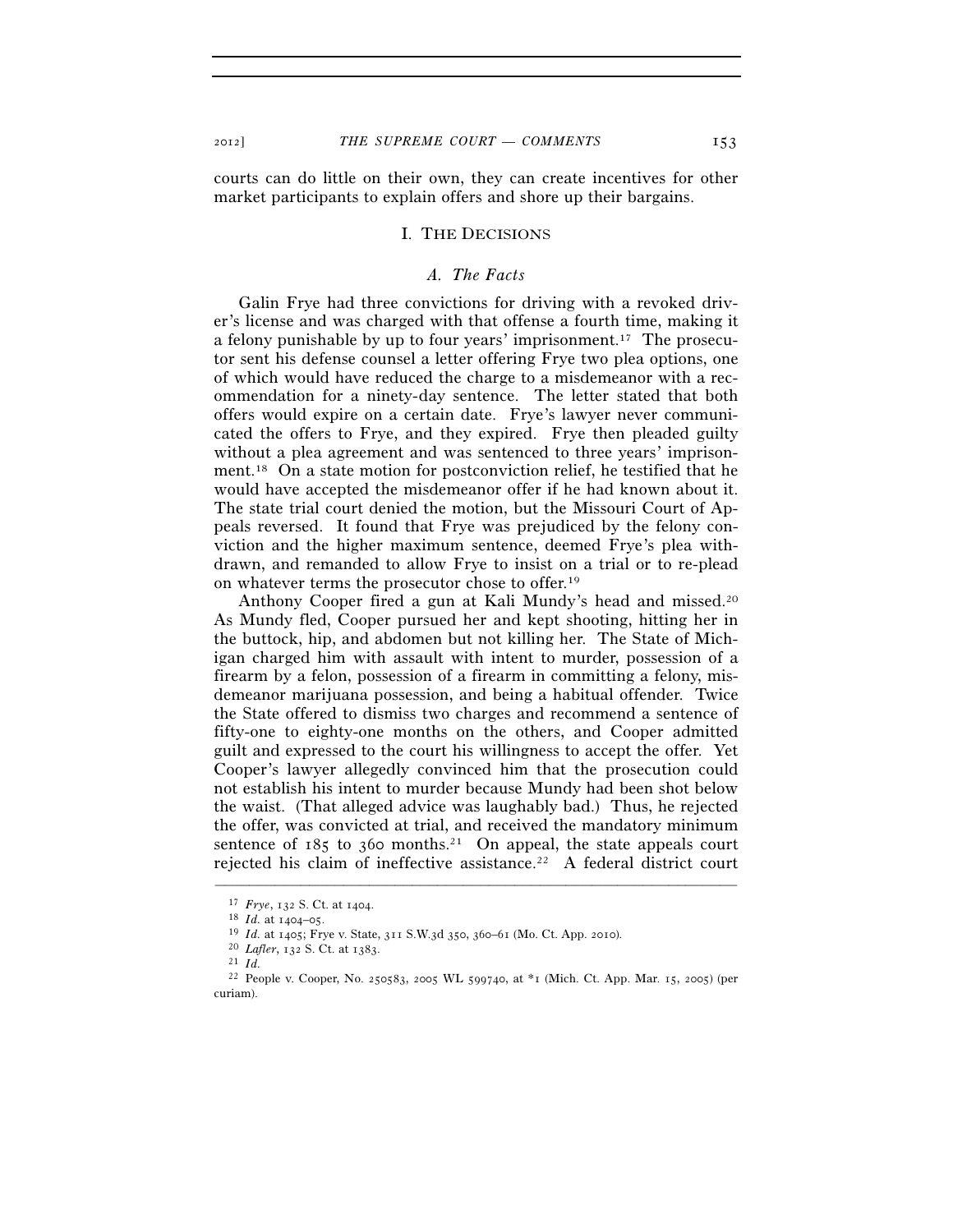then granted habeas relief, ordering specific performance of the original plea offer despite the deferential standard of review under the Antiterrorism and Effective Death Penalty Act of 1996<sup>23</sup> (AEDPA) for state convictions.24 The Sixth Circuit affirmed, finding prejudice in Cooper's lost opportunity to receive a lower sentence.25

## *B. The Court's Opinions*

*1. The Majority's Recognition: The Real World of Guilty Pleas. —*  The majority's approach was at root functional and contemporary. The key to understanding the majority is recognizing its realization that today, plea bargains resolve roughly ninety-five percent of adjudicated criminal cases.26 "The reality is that plea bargains have become so central to the administration of the criminal justice system that defense counsel have responsibilities in the plea bargain process . . . .  $\cdot$ <sup>27</sup> Now that "'horse trading [between prosecutor and defense counsel] determines who goes to jail and for how long[,]' . . . the negotiation of a plea bargain, rather than the unfolding of a trial, is almost always the critical point for a defendant."28 Put another way, the battle today is rarely over conviction, which is usually a foregone conclusion, but over the sentence. A defendant has no right to a plea bargain, the *Lafler* majority noted, but once a plea offer is on the table, he has a right to reasonably competent counsel to minimize his sentence.29

Defendants reasonably expect not the maximum sentence, but the going rate established by the functioning market, the Court recognized.<sup>30</sup> "The expected post-trial sentence is imposed in only a few percent of cases. It is like the sticker price for cars: only an ignorant, ill-advised consumer would view full price as the norm and anything less as a bargain."31 Now that trials are atypical, plea bargains are the norm. Legislatures authorize and prosecutors threaten long post-trial sentences as bargaining chips to be exchanged for pleas. Defendants

quotation marks omitted).

<sup>–––––––––––––––––––––––––––––––––––––––––––––––––––––––––––––</sup> 23 Pub. L. No. 104-132, 110 Stat. 1214 (codified as amended in scattered sections of the U.S. Code).<br>
<sup>24</sup> Cooper v. Lafler, No. 06-11068, 2009 WL 817712, at \*5-10 (E.D. Mich. Mar. 26, 2009).<br>
<sup>25</sup> Lafler v. Cooper, 376 F. App'x 563, 573 (6th Cir. 2010).<br>
<sup>26</sup> *Frye*, 132 S. Ct. at 1407 (ninety-four percent of sta

federal convictions); BUREAU OF JUSTICE STATISTICS, *supra* note 4, tbl. 5.24.2010; *id.* tbl. 5.46.2006. 27 *Frye*, 132 S. Ct. at 1407. 28 *Id.* (first alteration in original) (quoting Robert E. Scott & William J. Stuntz, *Plea Bargain-*

*ing as Contract*, 101 YALE L.J. 1909, 1912 (1992)). 29 *See Lafler*, 132 S. Ct. at 1387; *see also* Glover v. United States, 531 U.S. 198, 203 (2001)

<sup>(&</sup>quot;[A]ny amount of [additional] jail time has Sixth Amendment significance."), *quoted with approval in Lafler*, 132 S. Ct. at 1386. 30 *See Lafler*, 132 S. Ct. at 1387. 31 *Id.* (quoting Bibas, *Regulating the Plea-Bargaining Market*, *supra* note 2, at 1138) (internal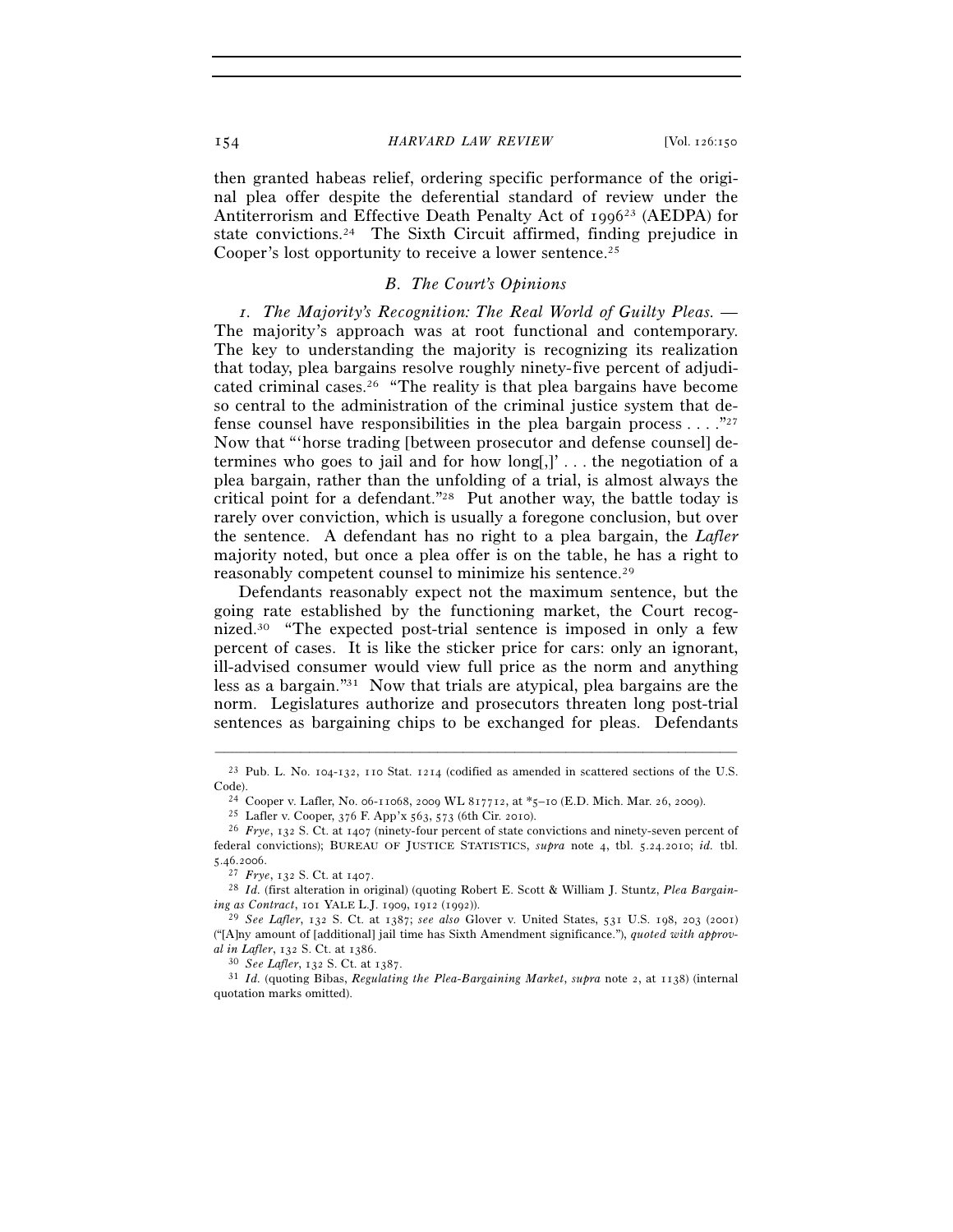who take their chances and are convicted at trial thus receive longer sentences than equally culpable defendants who plead guilty.<sup>32</sup>

The majority refused to limit the right to effective counsel to trials and proceedings leading up to them. In *Lafler*, the petitioner and the Solicitor General argued forcefully that the Sixth Amendment's sole purpose is to protect the fairness of trials and the reliability of posttrial convictions.33 On that view, the touchstone of prejudice would be whether a trial was unreliable — whether it risked convicting an innocent defendant. The majority reasoned, however, that the right to effective counsel extends to sentencing and comprehends any less favorable outcome, whether conviction or sentence. A heavier sentence can amount to cognizable prejudice, even if it flows from a fair trial.34 So, fair trials do not wash away all constitutional errors that precede them, the majority held. Trials can even cause cognizable injury, as when going to trial more than tripled Cooper's sentence.<sup>35</sup>

Measuring prejudice will sometimes be difficult, requiring counterfactual speculation. First, as the majority held in both cases, a defendant must prove with a reasonable probability that he would have accepted a more favorable, lapsed plea offer but for counsel's ineffectiveness.36 Where a defendant pleads guilty only after the prosecution reveals the strength of its case, for example, it may not be clear what he would have done absent that knowledge.37 Second, prosecutors have discretion to withdraw executory plea offers, and courts need not accept plea bargains. Reviewing courts, the majority held, must thus find that there is a reasonable probability that neither the prosecution would have withdrawn the offer nor the trial court would have rejected it.38 Intervening events, such as a defendant's new crimes, may suggest that the prosecution would have withdrawn the offer or that the court would not have accepted it.39

The real world of plea bargaining is dynamic, sensitive to context, and frequently off the record, as the majority noted. Negotiation is an art reflecting varied styles, and it is done beyond direct judicial supervision.40 In *Frye*, the State of Missouri stressed the difficulties that prosecutors and courts face in learning about and rectifying out-ofcourt incompetence, which is cloaked by attorney-client privilege and

<sup>–––––––––––––––––––––––––––––––––––––––––––––––––––––––––––––</sup> 32 *See Frye*, 132 S. Ct. at 1407 (quoting Rachel E. Barkow, *Separation of Powers and the* 

<sup>&</sup>lt;sup>33</sup> *See Lafler*, 132 *S.* Ct. at 1385, 1387.<br>
<sup>34</sup> *Id.* at 1385–88.<br>
<sup>35</sup> *Id.* at 1386.<br>
<sup>36</sup> *Frye*, 132 *S.* Ct. at 1409; *Lafler*, 132 *S.* Ct. at 1389.<br>
<sup>37</sup> *Frye*, 132 *S.* Ct. at 1411.<br>
<sup>38</sup> *See Lafler*, 132 *S*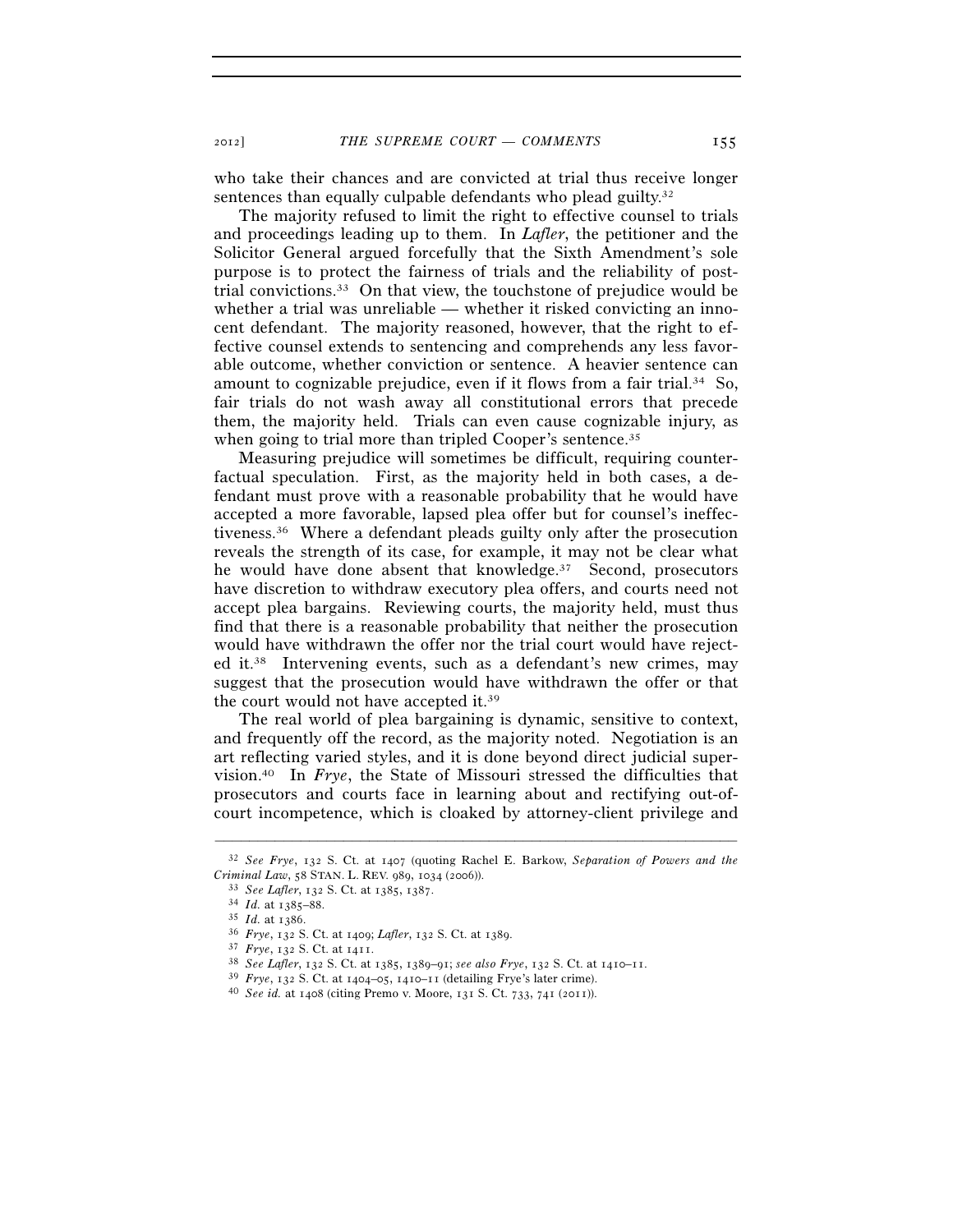subject to no clear standards.<sup>41</sup> Those problems of contextual standards and off-the-record facts are not new, however. *Strickland* requires defense attorneys to provide minimally competent assistance even when pursuing their clients' interests outside of court.42 *Strickland* claims after trial frequently challenge pretrial failures to dig up mitigating evidence,43 and they often depend on the evolution of "prevailing professional norms"44 such as those reflected in ABA and state bar standards.

Thus, to define the scope of defense counsel's Sixth Amendment duty, the majority looked to ABA and state bar standards, as well as state and federal case law, to distill defense counsel's obligation to communicate formal plea offers to clients promptly.45 And it suggested ways for prosecutors and trial courts to guard against false claims made with the benefit of hindsight. For instance, formal offers can be documented, written down, and placed on the record for use in later proceedings. Arizona, California, and New Jersey have already developed such procedures.46

The majority's approach gives reviewing courts broad discretion in deciding how to remedy Sixth Amendment violations. Courts must tailor remedies to redress constitutional injuries without conferring windfalls or wasting resources.<sup>47</sup> Here, the injury is a lengthened sentence and sometimes more serious convictions, so trial courts must exercise discretion in vacating pleas, accepting new pleas, and resentencing.48 Sometimes, they may need to consider vacating post-trial convictions, granting remittitur (in effect) to lower post-trial sentences, or even ordering prosecutors to re-offer lapsed pleas.49 The goal is to restore the prosecution and defense to the positions they would have been in but for the constitutional violation.50

The majority's approach to separation of powers is flexible. It favors checks and balances by a range of institutions. As noted, it relies on bar authorities and case law to flesh out defense lawyers' obligations. It encourages prosecutors, trial courts, and rules committees to

<sup>41</sup> *Id.* at 1406–07. 42 Strickland v. Washington, 466 U.S. 668, 688 (1984). 43 *Id.* at 675–76; *see, e.g.*, Wiggins v. Smith, 539 U.S. 510, 516–18, 524–25 (2003); Williams v. Taylor, 529 U.S. 362, 395–96 (2000); *see also* Padilla v. Kentucky, 130 S. Ct. 1473, 1482 (2010).<br>
<sup>44</sup> Strickland, 466 U.S. at 688.<br>
<sup>45</sup> See Frye, 132 S. Ct. at 1408.<br>
<sup>46</sup> See id. at 1408–09.<br>
<sup>47</sup> Lafler, 132 S. Ct. a

<sup>(</sup>1981); United States v. Mechanik, 475 U.S. 66, 72 (1986)). 48 *Id.* at 1389, 1391. 49 *Id.* at 1389. 50 *See id.* at 1388–89.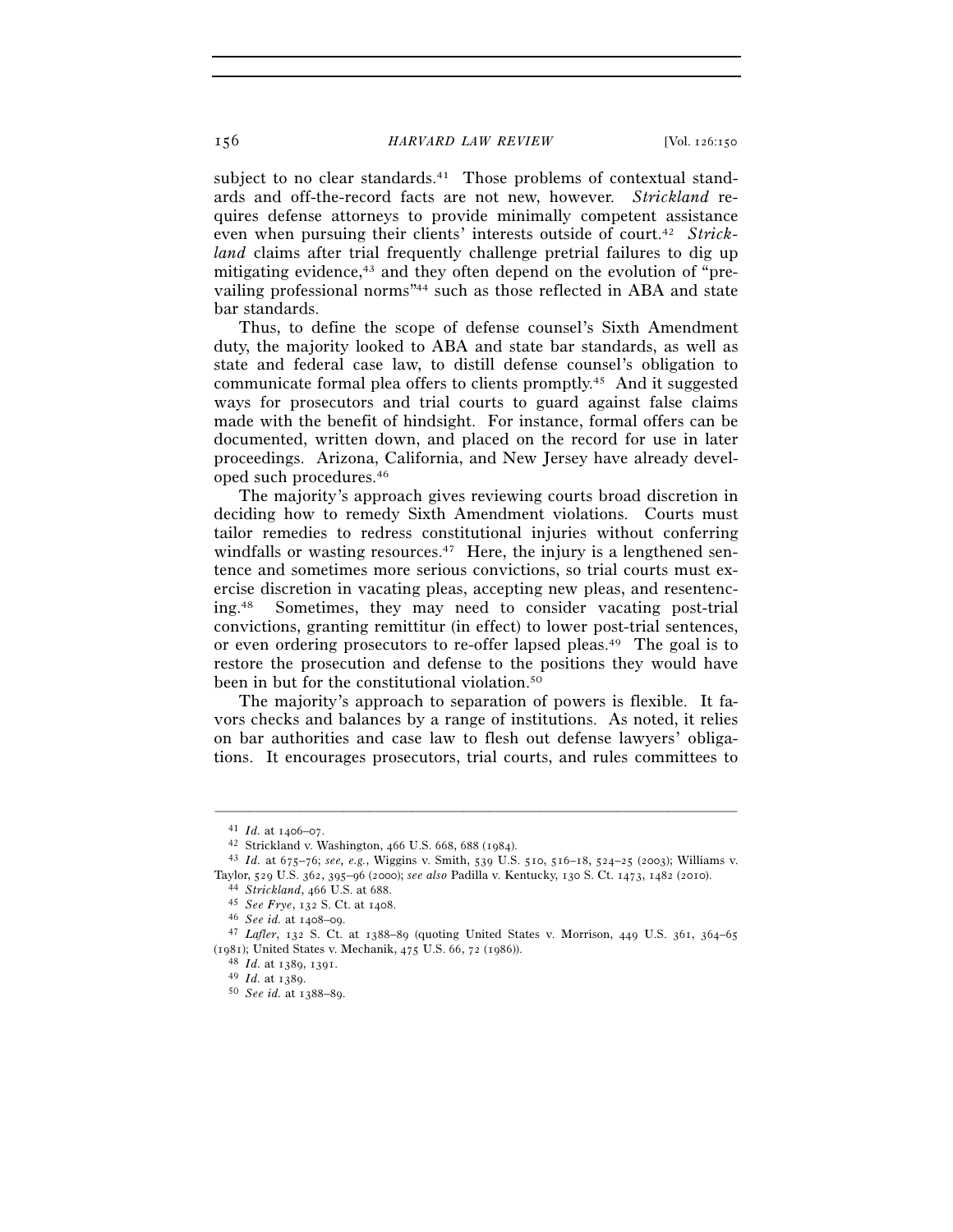explore various ways to make records of plea offers.<sup>51</sup> And it authorizes trial judges to be creative in fashioning novel remedies, even when those remedies impinge on prosecutorial discretion by requiring prosecutors to reissue lapsed plea offers.52

One other hurdle for the Court in *Lafler* was that Cooper was a state prisoner before the Court on federal habeas review and the Court was therefore bound by AEDPA's deferential standard of review. That standard limits the federal habeas court to deciding whether the state court's decision was "contrary to, or involved an unreasonable application of, clearly established Federal law, as determined by the Supreme Court of the United States."53 The state court observed that Cooper "knowingly and intelligently rejected two plea offers and chose to go to trial."54 That statement, as the majority read it, conflated a defendant's knowing and intelligent plea decision with the totality of the *Strickland* inquiry<sup>55</sup> and thus failed to apply the correct legal standard.56 Furthermore, according to the majority, the state court mischaracterized Cooper's claim as criticizing his counsel for failing to secure a more favorable bargain.57 Thus, the state court's ruling was contrary to *Strickland*; it applied the wrong rule of law. That reading avoided deferential review of whether the state court's application of clear law was unreasonable.58 Moreover, the State conceded deficient performance, and one can read the state court's opinion as ignoring the prejudice to Cooper's ultimate sentence.59 In short, the majority appears to view *Lafler* as a straightforward application of *Strickland*'s longstanding command,<sup>60</sup> thereby avoiding the retroactivity forbidden by AEDPA.

*2. The Dissenters' Classical Model: Criminal Procedure as Jury Trial. —* Justice Scalia's dissents in *Lafler* and *Frye* are implicitly originalist and formalist.61 Assistance of counsel, he posited, is entirely

<sup>51</sup> *See Frye*, 132 S. Ct. at 1408–09. 52 *Lafler*, 132 S. Ct. at 1389, 1391. 53 <sup>28</sup> U.S.C. § 2254(d)(1) (2006). 54 People v. Cooper, No. 250583, 2005 WL 599740, at \*1 (Mich. Ct. App. Mar. 15, 2005) (per

curiam).<br>
55 See supra p. 156.<br>
56 Lafler, 132 S. Ct. at 1390.<br>
57 Id.; see also Cooper, 2005 WL 599740, at \*1.<br>
58 Nancy J. King, Lafler v. Cooper and AEDPA, 122 YALE L.J. ONLINE 29, 29–33 (2012), http://yalelawjournal.org/2012/06/19/king.html.

<sup>59</sup> *See Cooper*, 2005 WL 599740, at \*1. 60 *See supra* p. 156. 61 *See generally* Stephanos Bibas, *Originalism and Formalism in Criminal Procedure: The Triumph of Justice Scalia, the Unlikely Friend of Criminal Defendants?*, 94 GEO. L.J. 183 (2005); Bibas, *Regulating the Plea-Bargaining Market*, *supra* note 2, at 1121–22 (explaining how Justices Scalia's and Thomas's originalism and formalism have led them to a hands-off approach to plea bargaining).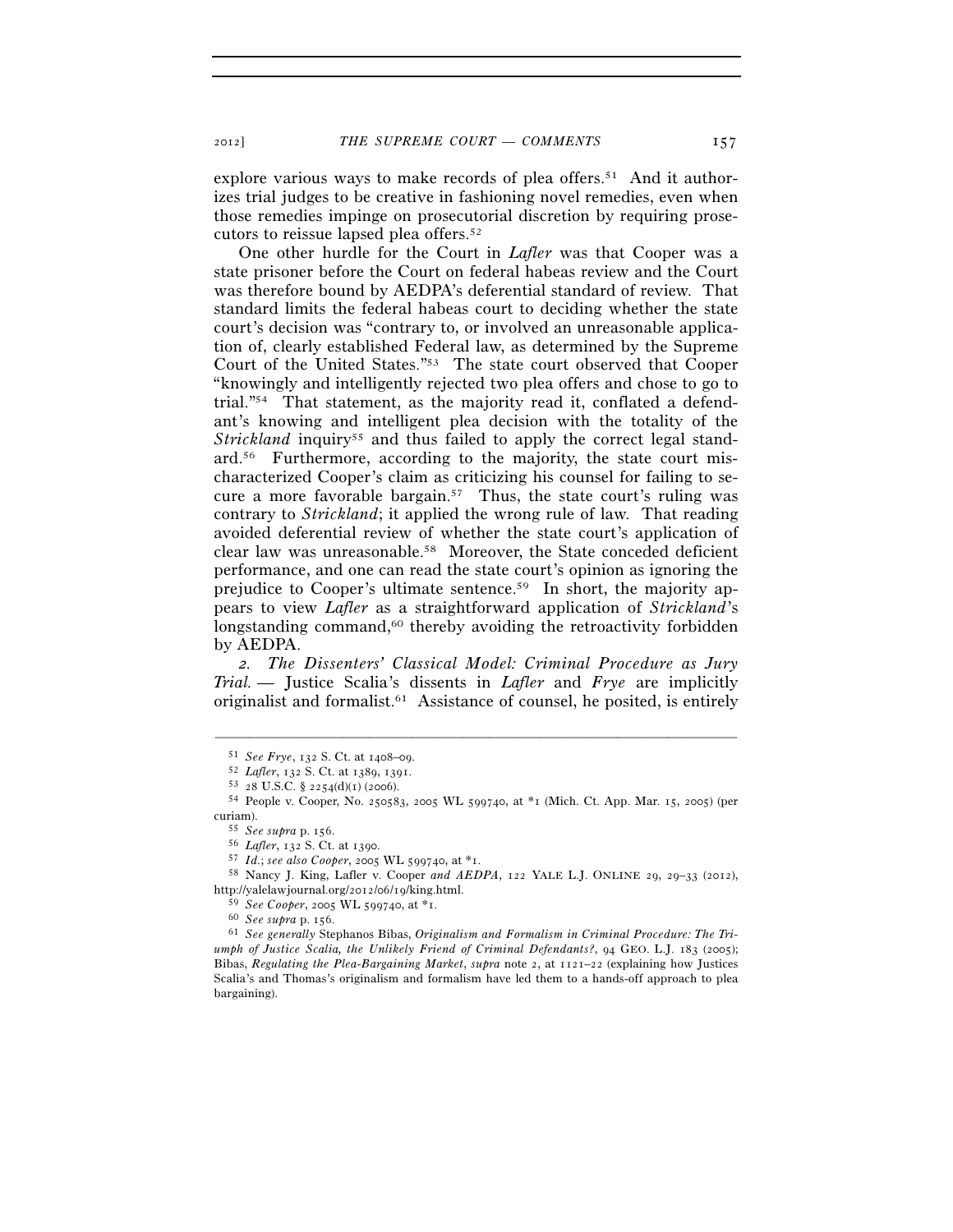about ensuring a fair trial.62 The Sixth Amendment addresses the fairness only of convictions, not of bargaining.63 Defendants have no right to plea bargains (or effective bargainers) and deserve no remedies for ineffective counsel.64 Plea bargaining is "a necessary evil [rather than] a constitutional entitlement,"65 because it turns criminal justice into a "casino[], giving each player a fair chance to beat the house, that is, to serve less time than the law says he deserves."66

In Justice Scalia's eyes, then, trials and post-trial sentences remain the norm. Regulation is a binary on/off switch, protecting the right to a jury trial but not to the lenient windfall of plea bargaining. The Constitution strictly polices jury verdicts and maximum sentences but not plea bargains or sentences below the maximum. Having pleaded guilty, Frye had no constitutional claim — indeed, he had admitted his own guilt, so his conviction was indisputably correct. And having gone to trial and received a statutorily authorized sentence, Cooper had no constitutional claim either.<sup>67</sup>

The dissenters also criticized the majority's innovation as novel, mushy, and unclear. This "whole new boutique of constitutional jurisprudence ('plea-bargaining law')" remains murky, as it fails to specify the proper remedies, and lower courts will struggle to define its contours.68 It is far from clear, for example, how courts will define defense lawyers' duties in a way that accommodates the variety of styles and approaches to plea bargaining.69 Justice Scalia also castigated the majority's "unheard-of" remedy as too discretionary and incoherent.70 The majority stretched the Court's ineffective-counsel precedents, he submitted, in violation of AEDPA's deferential standard of review on federal habeas.71 The dissenters read the state court's opinion in *Lafler* as reciting *Strickland*'s standard correctly and applying it reasonably to find no inadequate representation and thus no cognizable prejudice.72

<sup>62</sup> *Frye*, 132 S. Ct. at 1412 (Scalia, J., dissenting); *see also Lafler*, 132 S. Ct. at 1393 (Scalia, J., dissenting) (stressing that *Strickland*'s purpose is "to ensure a fair trial" (quoting Strickland v. Washington, 466 U.S. 668, 686 (1984))).<br>
<sup>63</sup> *Frye*, 132 S. Ct. at 1414 (Scalia, J., dissenting).<br>
<sup>64</sup> *Lafler*, 132 S. Ct. at 1394–95, 1397 (Scalia, J., dissenting).<br>
<sup>65</sup> *Id.* at 1397.<br>
<sup>66</sup> *Id.* at 1398.<br>
<sup>67</sup> *See* 

majority's statements that statutes, rules, and judicial discretion should shape the proper remedies for constitutional violations, and that sometimes there might be no remedy at all). <sup>71</sup> *Id.* at 1395–96. *72 Id.*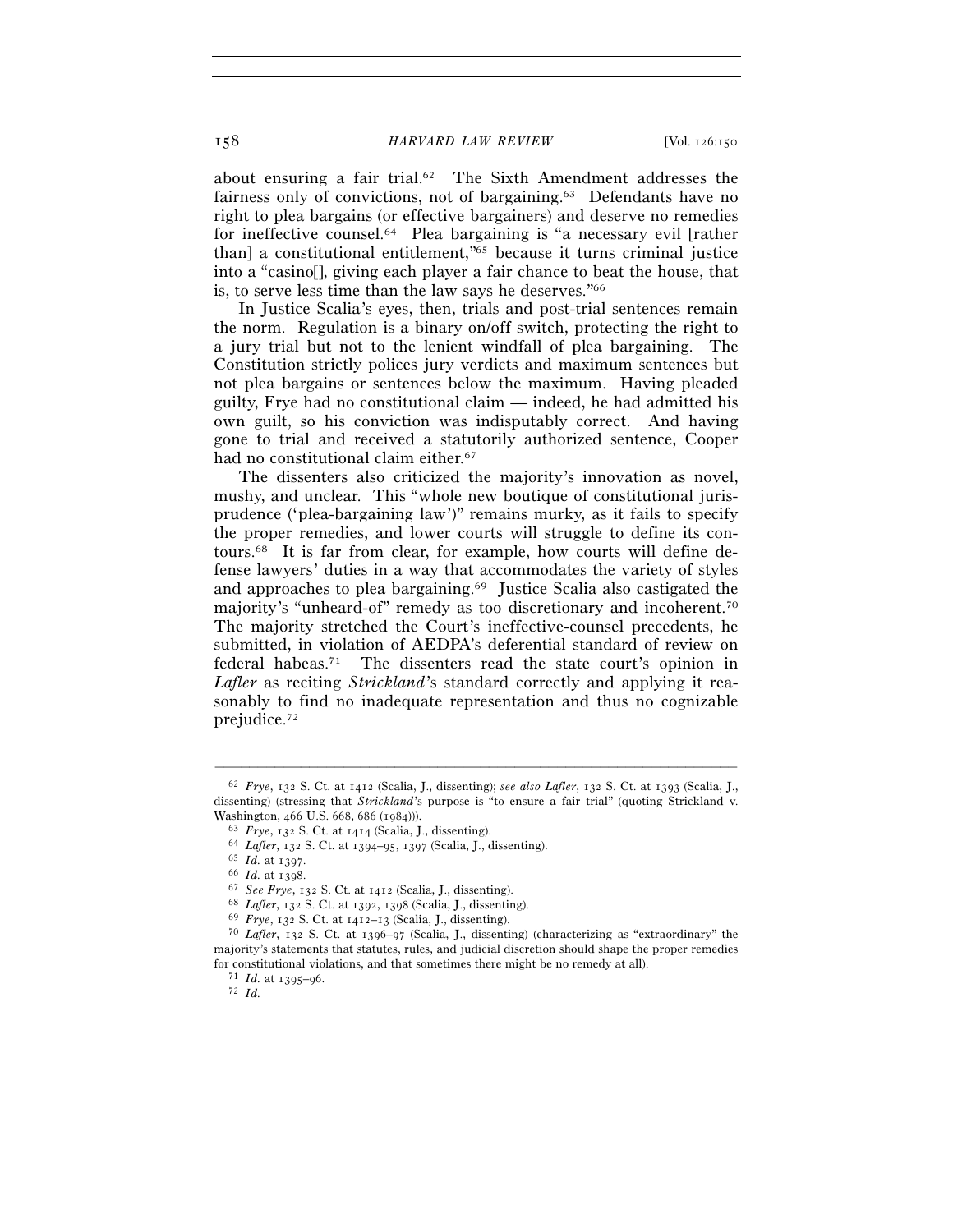That line of objections leads to a final one, grounded in the separation of powers. Though plea bargaining merits regulation, Justice Scalia submitted, that regulation has nothing to do with the Sixth Amendment. It is for legislatures, not courts, to develop nonconstitutional remedies, by for example disciplining attorney incompetence.73 Both Justice Scalia's and Justice Alito's dissents evince concern about judges' abilities to regulate prosecutors' bargaining behavior.<sup>74</sup> As Justice Alito noted, requiring prosecutors to re-offer rejected plea offers as a remedy could undercut courts' and prosecutors' efforts to husband their scarce resources by encouraging early pleas.75

# II. BACK TO THE FUTURE: HOW MUCH HAS CHANGED AND WILL CHANGE?

In the short term, *Lafler* and *Frye* will matter less to the court system than one might expect. Though they reflect a significant jurisprudential debate, in practice their holdings are unlikely to upset many convictions or disrupt other aspects of judges' day-to-day work, *pace* Justice Scalia. As this Part explains, most circuits had already been applying the basic approach that the Court adopted in *Lafler* and *Frye* with few problems, few defendants will muster the necessary proof to demonstrate ineffective plea-bargaining assistance, judges are naturally disinclined to overturn convictions, and judges are unlikely to dispense overly generous remedies. Defendants must hope not so much for judicial redress after the fact as for other actors' proactive reforms to ensure competent advice in the first place, as Part III discusses.

The dissenters and majority offered starkly different accounts of how radical *Lafler* and *Frye* are in theory and what they will alter in practice. The dissenters, viewing the cases through originalist lenses, understood these cases as radically breaking with the Court's historical focus on jury trials and innocence. As Justice Scalia put it, "[t]oday's decision upends decades of our cases, violates a federal statute, and opens a whole new boutique of constitutional jurisprudence ('pleabargaining law')."76 According to his dissent, the Sixth Amendment and *Strickland* are limited to assuring fair trials and convictions, but the majority's decision shatters that limitation.77 *Lafler* applied its novel holding retroactively upon federal habeas review, he objected, notwithstanding AEDPA's deferential standard of review.78 And the

<sup>&</sup>lt;sup>73</sup> *Frye*, 132 S. Ct. at 1414 (Scalia, J., dissenting).<br>
<sup>74</sup> *See Lafler*, 132 S. Ct. at 1392 (Scalia, J., dissenting); *id.* at 1398–99 (Alito, J., dissenting).<br>
<sup>75</sup> *See id.* at 1399 (Alito, J., dissenting).<br>
<sup>75</sup>

field of constitutionalized criminal procedure: plea-bargaining law."). 77 *See id.* at 1392–95. 78 *Id.* at 1395–96.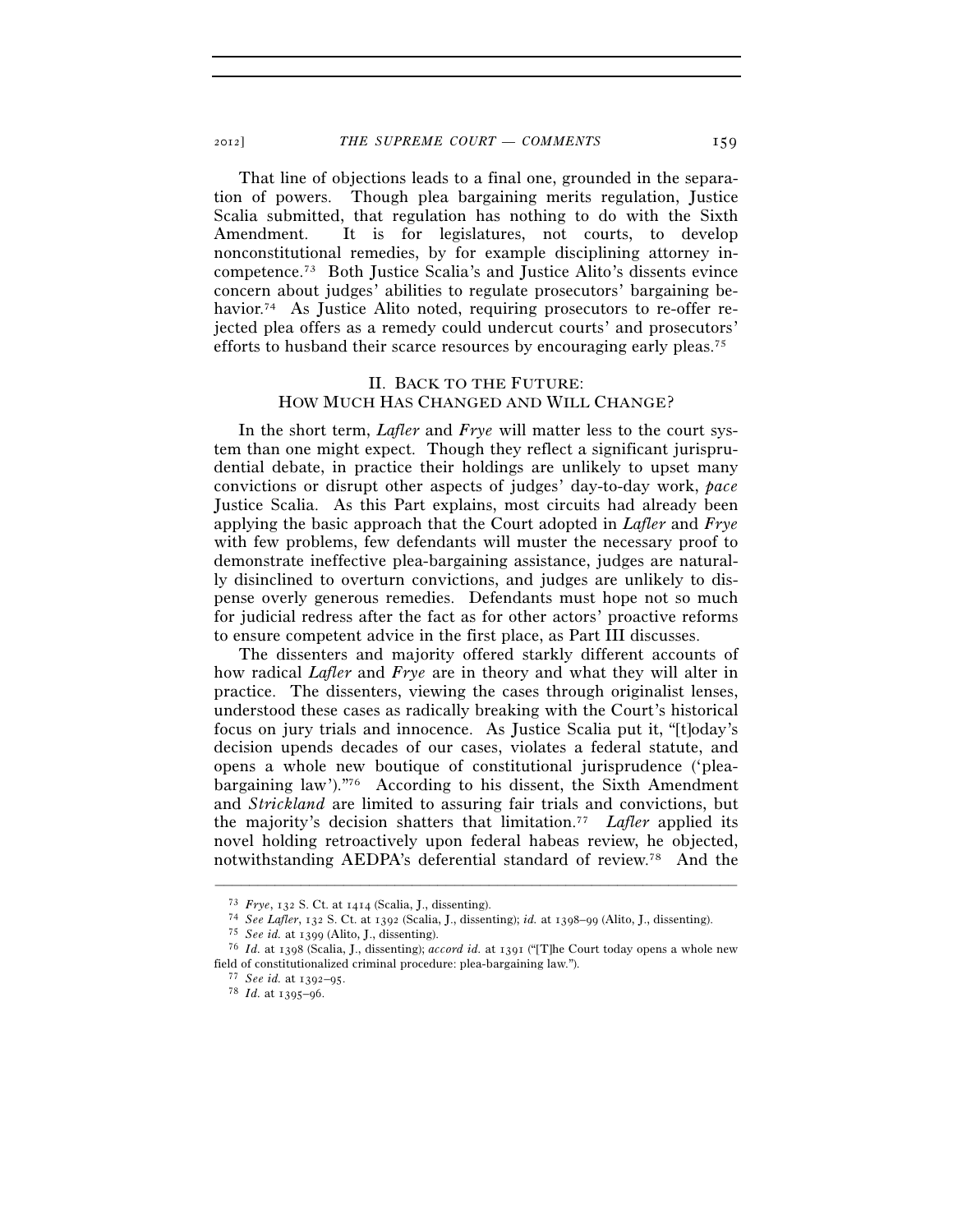majority's discretionary "remedy [is] unheard-of in American jurispru $d$ ence — and, I would be willing to bet, in the jurisprudence of any other country."79 Indeed, according to the State, these radical new decisions could open the floodgates to a raft of novel, dubious prisoner claims.80 Even discounting for Justice Scalia's hyperbole, these are forceful charges.

The majority, however, portrayed its approach as applying the settled law of *Strickland* and prevailing professional norms to a new problem. Various precedents had held that fair trials did not suffice to cure other errors, such as grand jury errors.81 *Strickland*'s goal of ensuring a "just result," the majority explained, concerns the reliability not only of convictions but also of sentences, even for guilty defendants.82 Finally, the majority discounted the State's floodgates concern, noting that similar rules have existed for three decades without causing a flood of claims and that prosecutors and judges can guard against fabricated claims.83

Jurisprudentially, each side has a point. The truth lies somewhere in between, but the majority has the better of the argument. The majority's substantive approach is not so much an innovation as an unflinching application of *Strickland* to a circumstance it had never before addressed. *Strickland* has long required courts to apply prevailing professional norms as guideposts (not rigid requirements) of attorney conduct, and of late the Court has been enforcing that requirement with increasing vigor.<sup>84</sup> *Lafler* and *Frye* may be part of this trend that may be reinvigorating *Strickland*; they are hardly departures from it. The decisions did come as a surprise to many observers — but largely because the Court showed that it meant what it had said.

Like their jurisprudential point, the dissenters' practical fears are not unreasonable. *Lafler*'s retroactivity holding means that these decisions will apply not only on direct appeal but also upon federal habeas

<sup>79</sup> *Id.* at 1396. 80 *Id.* at 1389 (majority opinion) (citing Brief for Petitioner at 20, *Lafler*, 132 S. Ct. 1376 (No.

<sup>10-209</sup>)). 81 *Id.* at 1386. *Contra id.* at 1393 n.1 (Scalia, J., dissenting) (objecting that the majority was relying on precedents interpreting rights other than the right to effective counsel, rights that do not require proof of prejudice to establish violations). 82 *See id.* at 1385–88 (majority opinion) (citing, for example, *Kimmelman v. Morrison*, 477 U.S.

<sup>365</sup>, 379–80 (1986), which recognized a federal habeas petitioner's right to effective counsel in moving to suppress illegally seized evidence, even though that evidence may serve as factual proof of guilt, *Lafler*, 132 S. Ct. at 1388). 83 *Id.* at 1389–90. 84 For *Strickland*'s settled requirements, see *Strickland v. Washington*, 466 U.S. 668, <sup>688</sup>

<sup>(1984)</sup>. For the Court's recent, vigorous enforcement of *Strickland*, see *Padilla v. Kentucky*, 130 S. Ct. 1473, 1482 (2010); *Rompilla v. Beard*, 545 U.S. 374, 387 (2005); *Wiggins v. Smith*, 539 U.S. 510, 522 (2003); and *Williams v. Taylor*, 529 U.S. 362, 396 (2000).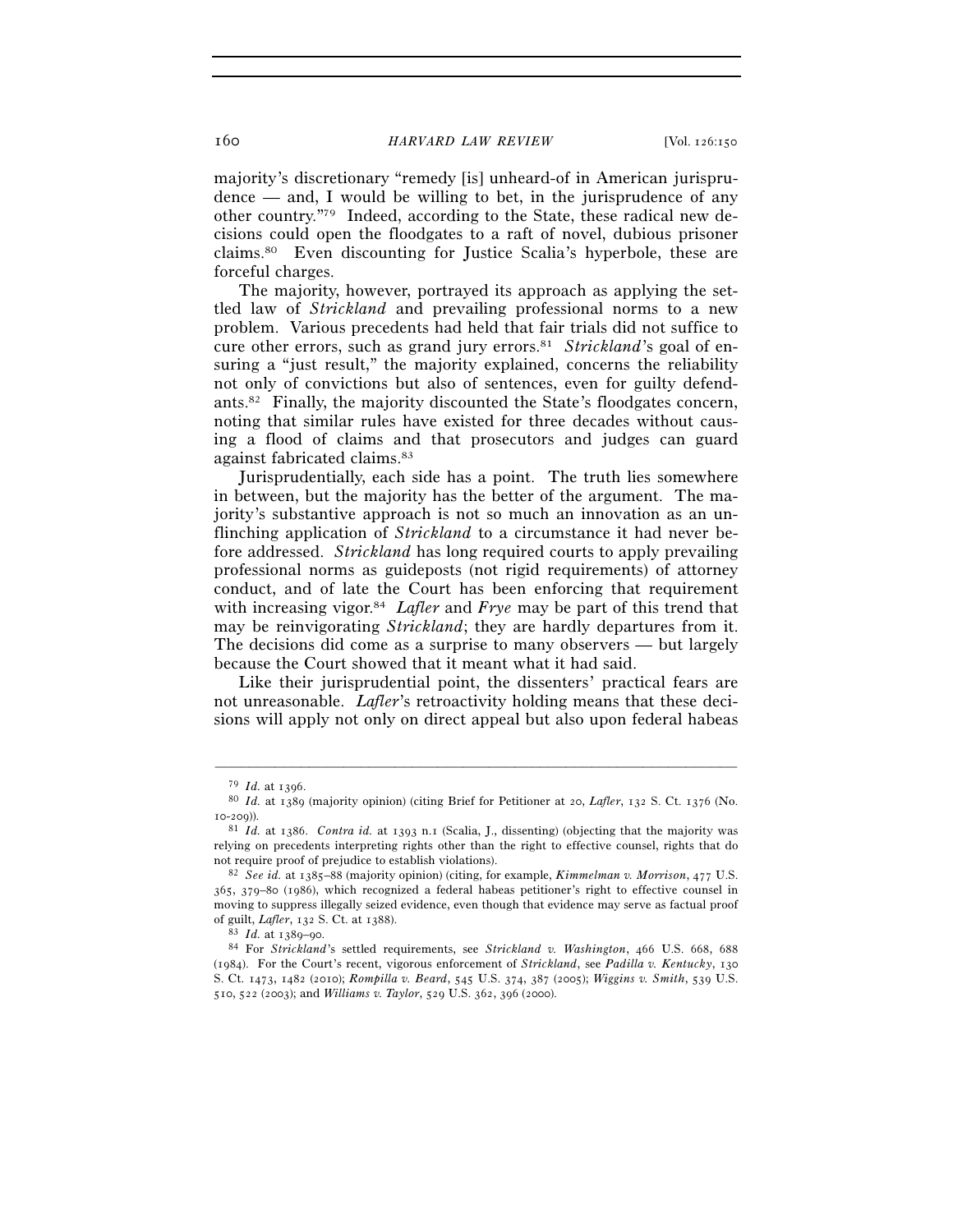review, notwithstanding AEDPA's and *Teague v. Lane*'s<sup>85</sup> bars to retroactivity.86 Thus, prisoners can use *Lafler* and *Frye* to challenge convictions and sentences that became final years ago, raising fears of opening floodgates.

Nevertheless, as a practical matter, *Lafler* and *Frye* are unlikely to free many prisoners, for four reasons. First, these decisions recognized ineffective-assistance standards that most federal courts and bar authorities were already applying without evident problems. Ten federal circuits have already applied rules consistent with the majority's rule, without causing obvious disruptions.<sup>87</sup> National and state bar authorities as well as courts developed those norms to require defense lawyers to communicate plea offers promptly to their clients.88 Thus, the core rule has already proven to be workable, and in many jurisdictions it does not change the law.

Second, defendants will find it very hard to satisfy both *Strickland*'s performance and prejudice prongs under *Lafler* and *Frye* just as they do under *Strickland* itself. *Strickland*'s performance standard is so lax that any "lawyer with a pulse will be deemed effective."89 Courts are understandably wary of Monday-morning quarterbacking and deferential to the varied approaches to plea bargaining, which often reflect local knowledge and experience.<sup>90</sup> When in doubt, they interpret attorneys' omissions as tactical decisions to triage and conserve resources and credibility, rather than as negligent oversights.91 *Frye* and *Lafler* were especially egregious cases of deficient performance: Frye's lawyer entirely failed to communicate a formal, written plea offer to his client for more than a month, while Cooper's lawyer misadvised him that because he had shot his victim below the

<sup>85</sup> <sup>489</sup> U.S. 288 (1989) (plurality opinion). 86 *See* <sup>28</sup> U.S.C. § 2254(d)(1) (2006) (limiting federal habeas review to state convictions that had unreasonably misapplied or contravened law that had been clearly established at the time by the U.S. Supreme Court); *Teague*, 489 U.S. at 310 (holding that new rules of criminal procedure ordinarily do not apply retroactively to cases on collateral review). The parties did not brief *Teague* and the Court did not discuss it, but *Lafler*'s retroactivity holding under AEDPA should apply with equal force to defeat *Teague* bars as well. 87 *Lafler*, 132 S. Ct. at 1385, 1389–90; *see* Gerard E. Lynch, Frye *and* Lafler*: No Big Deal*, <sup>122</sup>

YALE L.J. ONLINE 39, 39 (2012), http://yalelawjournal.org/images/pdfs/1097. 88 *Frye*, 132 S. Ct. at 1408. 89 Marc L. Miller, *Wise Masters*, 51 STAN. L. REV. 1751, 1786 (1999) (reviewing MALCOLM

M. FEELEY & EDWARD L. RUBIN, JUDICIAL POLICY MAKING AND THE MODERN STATE (1998)). 90 *See Frye*, 132 S. Ct. at 1408; Premo v. Moore, 131 S. Ct. 733, 741 (2011). 91 *See* Strickland v. Washington, 466 U.S. 668, 689 (1984) (requiring "highly deferential" judi-

cial review and erecting a "strong presumption that counsel's conduct falls within the wide range of reasonable professional assistance; that is, . . . [that it] 'might be considered sound trial strategy'" (quoting Michel v. Louisiana, 350 U.S. 91, 101 (1955))).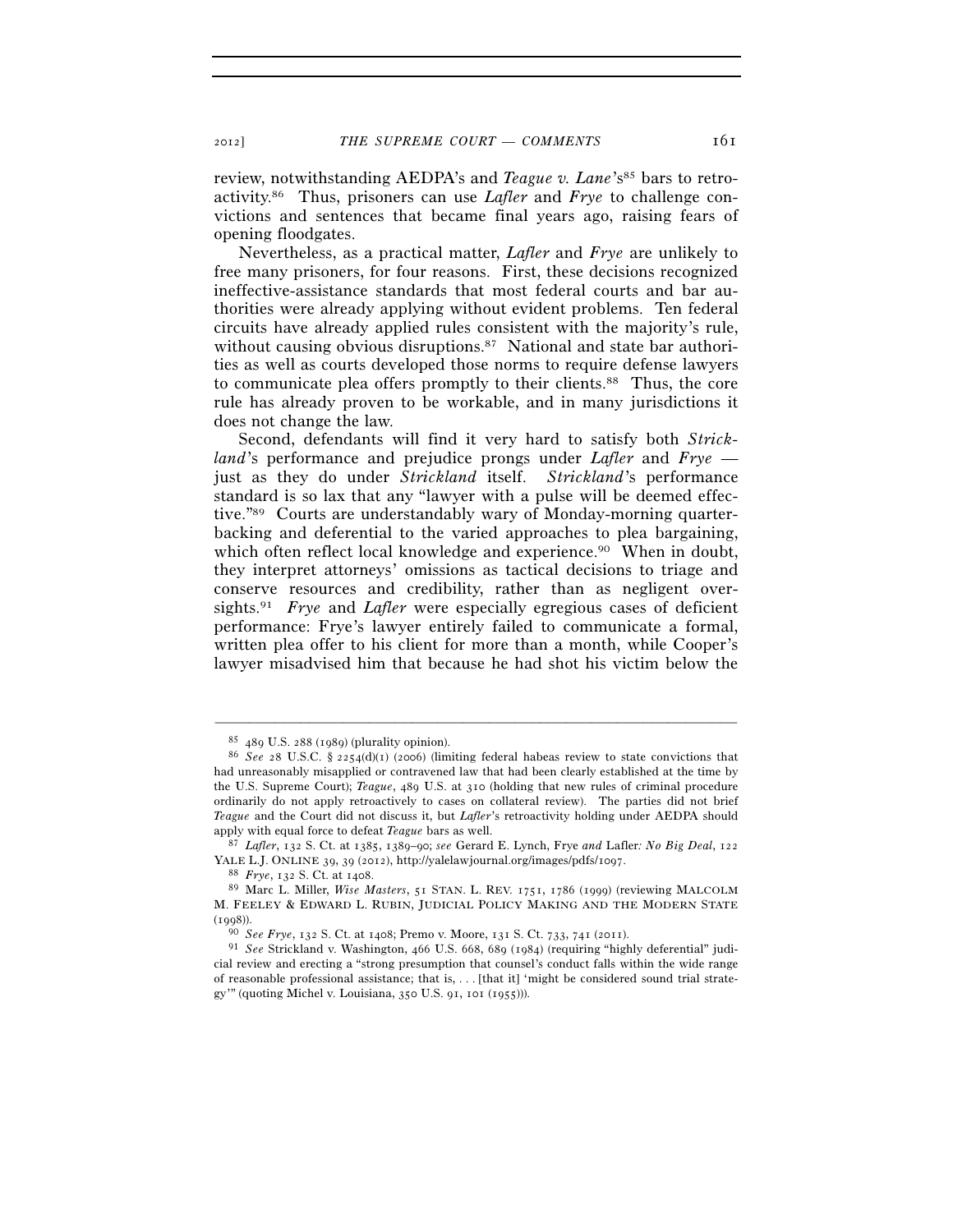waist, the prosecution could not prove his intent to murder.<sup>92</sup> Few defendants can prove such gross incompetence.

Additionally, *Strickland*'s prejudice requirement lets courts excuse even gross deficiencies so long as they did not affect the outcome.93 Defendants will find it hard to prove that prosecutors would have left plea offers on the table and that judges would have accepted proposed bargains, and thus that defendants would ultimately have benefitted from the proposed bargains. That prejudice is especially difficult to prove when new facts or litigation developments have intervened.94

Third, judges are naturally skeptical and loath to overturn convictions and sentences, particularly final ones.95 That judicial inclination, whether conscious or unconscious, reinforces the difficulties of proving deficient performance and prejudice under *Strickland*. Judges are inclined to credit an officer of the court over a convicted felon who impugns his lawyer's performance. Appellate and habeas courts are understandably skeptical of the flood of post hoc, self-serving claims raised by defendants who were convicted at trial and regret their decisions not to plead.96 Judges hear so many boilerplate claims of ineffectiveness that they risk disregarding the valid ones as well. As Justice Jackson famously put it: "It must prejudice the occasional meritorious application to be buried in a flood of worthless ones. He who must search a haystack for a needle is likely to end up with the attitude that the needle is not worth the search."97

Moreover, in hindsight, defendants' decisions to proceed to trial may seem to have been inevitable, in keeping with psychological studies of hindsight bias and the confirmatory bias.98 Plea decisions are especially likely to seem inevitable in hindsight because challenges depend on off-the-record evidence that is hard to prove.99 Few defendants have documentary or other evidence that their attorneys did not tell them of a plea offer or gave them incorrect advice. Given the difficulty of proving such claims and satisfying both of *Strickland*'s prongs, few *Strickland* claims of any sort succeed, let alone fabricated ones.100 Defendants will succeed only where egregious, provable ineffectiveness causes palpably longer sentences.

<sup>&</sup>lt;sup>92</sup> *Frye*, 132 S. Ct. at 1404; *Lafler*, 132 S. Ct. at 1383.<br><sup>93</sup> *See Strickland*, 466 U.S. at 687.<br><sup>94</sup> *See Frye*, 132 S. Ct. at 1409–11.<br><sup>95</sup> *See* Stephanos Bibas, *The Psychology of Hindsight and After-the-Fact Re* Assistance of Counsel, 2004 UTAH L. REV. 1, 3 [hereinafter Bibas, *The Psychology of Hindsight*].<br><sup>96</sup> See id. at 4; see also Lynch, supra note 87, at 41.<br><sup>97</sup> Brown v. Allen, 344 U.S. 443, 537 (1953) (Jackson, J., concur

claims or windfalls over the last three decades); Lynch, *supra* note 87, at 42*.*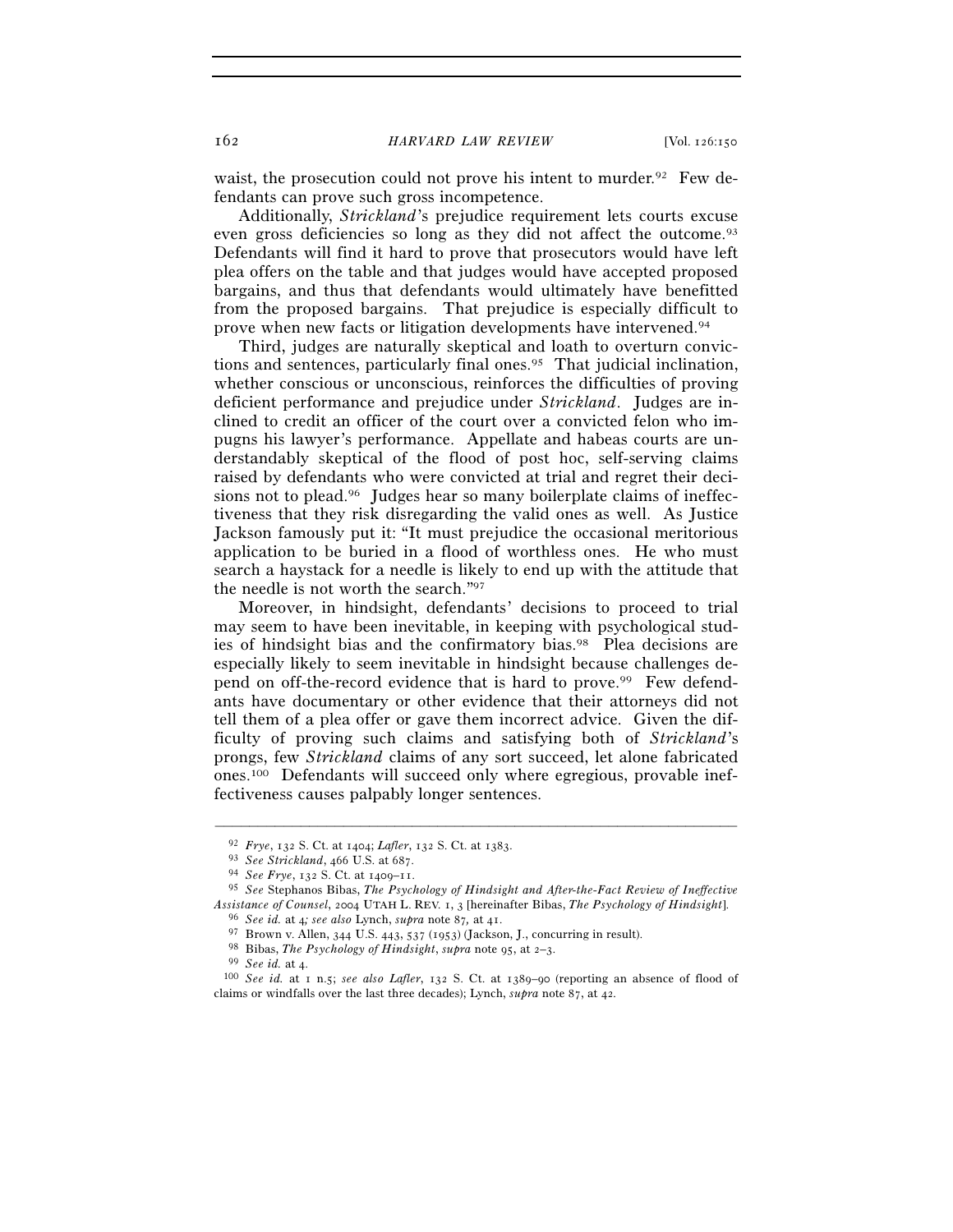Fourth, even when injured defendants do prevail, judges are unlikely to overcompensate them; if anything, they may undercompensate them. The *Lafler* and *Frye* majority opinions leave judges broad discretion to decide what remedy to select or, indeed, whether to award any remedy at all,<sup>101</sup> and judges are unlikely to err on the side of leniency. Trials paint vivid portraits of defendants' crimes, providing a wealth of damaging evidence that necessarily colors judges' later sentences. Other events may also bring new, damaging facts to light, such as Frye's post-plea-offer crime, and judges need not necessarily ignore those facts.102 Judges may take into account the substantial resources that courts and prosecutors have had to expend to try a case,103 as well as the burdens on witnesses, the exposure of confidential informants, and the like. Thus, even when they award relief, courts' remedies are unlikely to be windfalls.

Given *Strickland*'s extreme deference to attorneys' strategic decisions, the difficulty of proving off-the-record bargaining behavior, and habeas courts' reluctance to reverse final convictions and grant substantial remedies, *Lafler* and *Frye* probably will free few inmates from prison. The dissenters' floodgates fears are thus overblown. Many prisoners will file claims, but few will succeed, and the cases of those prisoners who do succeed will mostly involve egregious ineffectiveness and grave prejudice. Courts will dismiss the many meritless claims quickly and without wasting much time, as they dismiss many ineffective-assistance claims today. But, as I predict in the next Part, *Lafler* and *Frye* will likely spur other institutions to reform plea bargaining.

## III. SOLUTIONS BEYOND THE COURTS

While judges are unlikely to remedy ineffective assistance after the fact, other actors are better positioned to forestall or remedy poor advice going forward. In his *Frye* dissent, Justice Scalia complained that the majority usurped the role of legislatures in regulating plea bargaining and enacting tailored remedies.104 But in fact, the majority opinions in *Frye* and *Lafler* leave plenty of room for other institutions and may even prompt them to act. *Lafler* leaves much to the discretion of trial courts in fashioning remedies,<sup>105</sup> and to appellate courts, legislatures, and rules committees in guiding that remedial discretion. *Frye*

<sup>&</sup>lt;sup>101</sup> *Lafler*, 132 S. Ct. at 1388–89.<br><sup>102</sup> *See id.* at 1389 (declining to direct judges to disregard later information).<br><sup>103</sup> *See id.* at 1398–99 (Alito, J., dissenting) (expressing hope that lower courts will take t factors into account).

<sup>104</sup> *Frye*, 132 S. Ct. at 1413–14 (Scalia, J., dissenting). 105 *See Lafler*, 132 S. Ct. at 1389, 1391.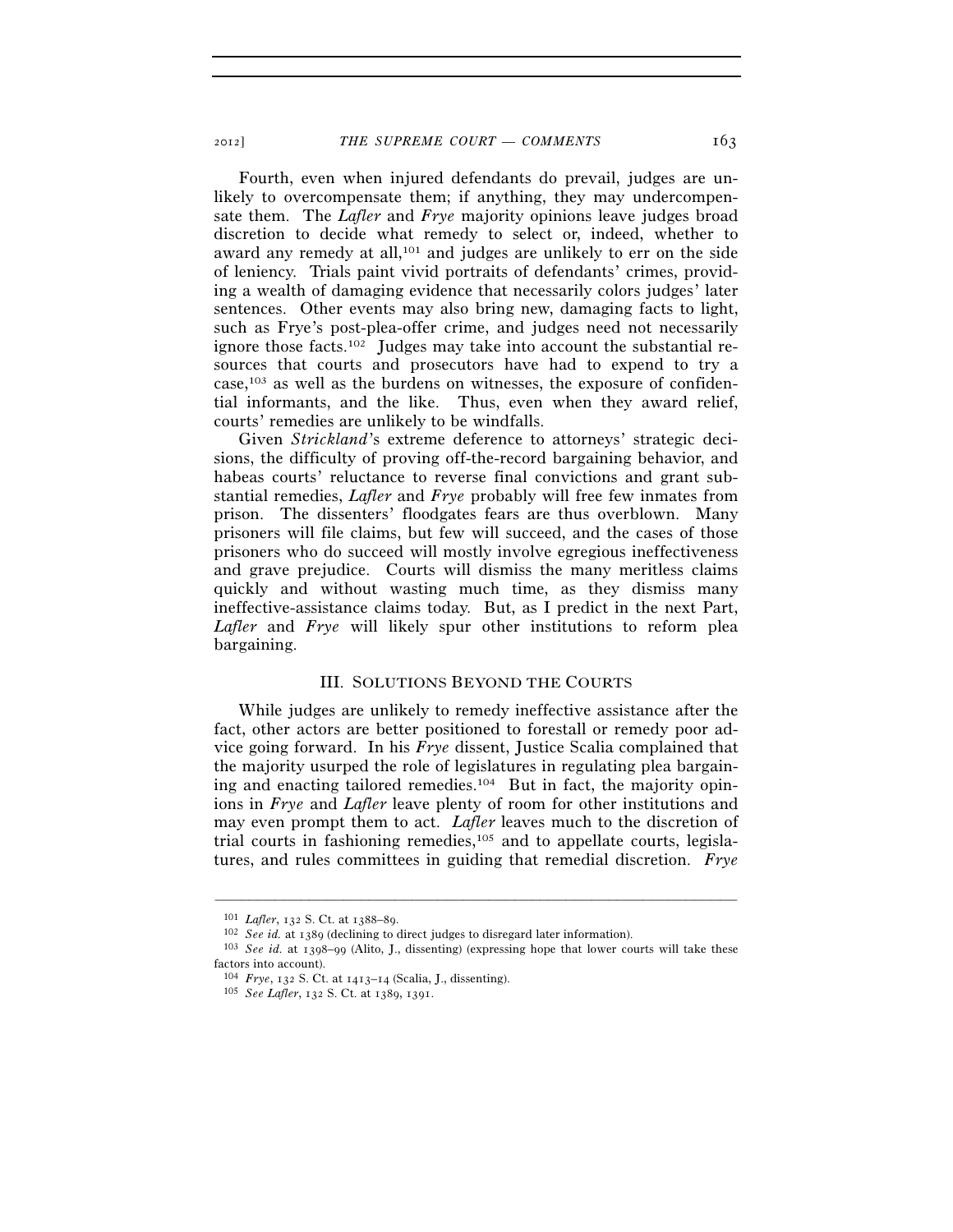likewise suggests that these actors, as well as prosecutors, can experiment with various reforms to guard against false claims made with the benefit of hindsight.106 In contrast to Justice Scalia's static approach to the separation of powers, the majority envisions dynamic, fluid collaboration among various branches and actors.<sup>107</sup>

*Lafler* and *Frye* thus raise three related issues (one predictive, one descriptive, and one normative) concerning how various criminaljustice actors will, can, and should reform plea bargaining prospectively. First, I analyze the various actors' incentives and powers and find, surprisingly, that even prosecutors have strong incentives to promote and safeguard plea bargains. Thus, I predict that these decisions will spur actors to reform the process. The majority's approach seems less likely to shut down reforms than to draw attention to and jumpstart a stalled process. Second, I sketch out the range of possible and feasible reforms. Finally, I praise the likely direction of development. Plea bargaining has existed for centuries and been dominant for decades. It is about time that courts spurred other institutions to act.

### *A. Analyzing Actors' Incentives and Predicting Spurs to Reform*

Some of the most important solutions, I suspect, will come from prosecutors. That conclusion is highly counterintuitive, like trusting foxes to guard henhouses. At an adversarial trial, prosecutors' interests are largely antithetical to those of defendants. Even though their job is to do justice, not to win convictions, their adversarial outlook at trial makes them poor guardians of defendants' interests.108

Nevertheless, prosecutors now have the right incentives to help their erstwhile opponents. Plea bargaining today is fundamentally not adversarial but collaborative (some would say collusive). The world of criminal justice has been transformed from a gladiatorial ring to a negotiating table, and that transformation has revolutionized the parties' incentives. The quasi-market forces at work encourage all parties involved to work together to achieve plea bargains that benefit all parties directly involved. Prosecutors have strong self-interests and institutional interests in disposing of their cases quickly and consensually, so they can pursue other cases or lighten their own workloads.109 When they make plea offers, they want defendants to receive them,

<sup>106</sup> *Frye*, 132 S. Ct. at 1408–09. 107 *See supra* pp. 156–67; *see also* Stephanos Bibas, *Justice Kennedy's Sixth Amendment Pragmatism*, 44 MCGEORGE L. REV. (forthcoming 2012) (manuscript at Part III.A) (on file with the Harvard Law School Library).

<sup>108</sup> *See* Stephanos Bibas, Brady v. Maryland*: From Adversarial Gamesmanship Toward the Search for Innocence?*, *in* CRIMINAL PROCEDURE STORIES 129, 131–32, 140–42 (Carol S. Steiker ed., 2006). 109 Bibas, *Plea Bargaining Outside the Shadow of Trial*, *supra* note 3, at 2470–71.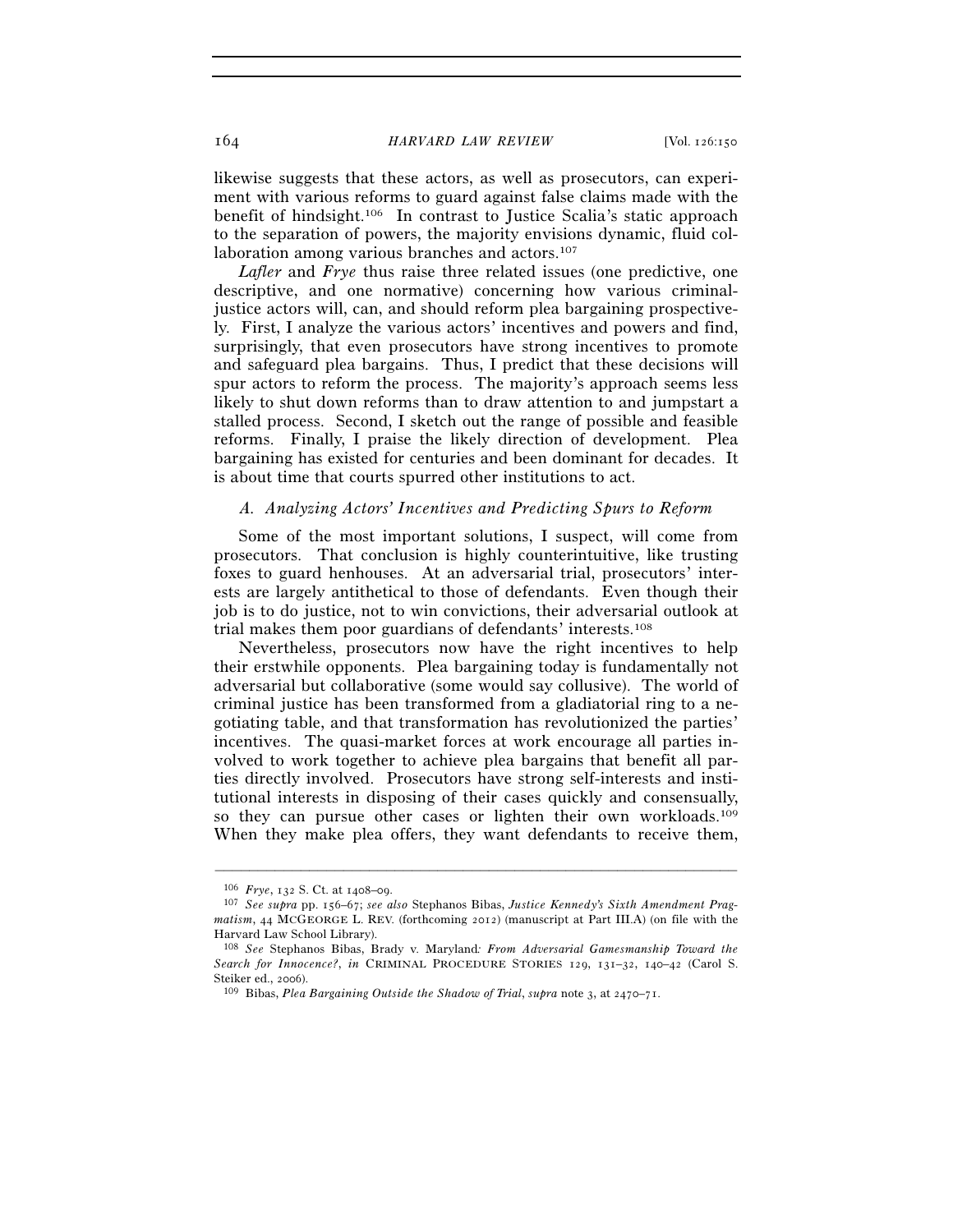understand them, and accept them. Misadvice or nonadvice that hinders that process thwarts case dispositions, creating backlogs and more work for prosecutors. And errors in plea bargaining breed appeals and habeas petitions, extra work by which no prosecutor wants to be haunted long after a conviction.<sup>110</sup>

Thus, prosecutors have incentives first to persuade defendants to accept their plea offers, and second to make clean records to bulletproof their convictions on appeal and habeas review. In plea bargaining, unlike at trial, their interests largely align with those of defendants and the system. Both prosecutors and defendants are worse off if ineffective defense lawyering obstructs favorable deals. Not only do prosecutors have the incentives to prevent defense incompetence, but they also have the means. Prosecutors are closely involved in individual cases, and they themselves extend plea offers. They are best positioned to prevent and counteract errors.

Many of those same incentives will spur other actors to collaborate on reforms. Trial judges have strong incentives to clear their own dockets by encouraging defendants to accept deals and making those deals bulletproof. Defender organizations need to resolve large volumes of cases quickly and finally while forestalling charges of attorney incompetence later on. Advisory rules committees and bar associations comprise judges, prosecutors, and defense lawyers, who share the incentives discussed above. Legislatures likewise favor plea bargaining as a cheap, fast way to ensure public safety by locking up criminals.111 *Lafler* and *Frye* give all of these actors strong incentives to ensure that defendants receive plea offers and understand them well enough to accept them.

These surprising incentives track those created two years ago by the Supreme Court's decision in *Padilla v. Kentucky*,<sup>112</sup> which recognized noncitizen defendants' right to receive accurate information about deportation before they plead guilty.113 In *Padilla*'s wake, some prosecutors' offices began giving defendants written warnings, listing the types of convictions that could trigger immigration consequences.114 Some judges began orally warning defendants, at arraignment

<sup>110</sup> *See* Premo v. Moore, 131 S. Ct. 733, 742 (2011) ("Prosecutors must have assurance that a plea will not be undone years later because of infidelity to the requirements of AEDPA and the

teachings of *Strickland."*).<br><sup>111</sup> *See* William J. Stuntz, *The Pathological Politics of Criminal Law*, 100 MICH. L. REV. 505,<br>550–52 (2001).

<sup>550</sup>–52 (2001). 112 <sup>130</sup> S. Ct. 1473 (2010). 113 *Id.* at 1486. 114 *E.g.*, CRIMINAL COURTS & CRIMINAL JUSTICE OPERATIONS COMMS., N.Y.C. BAR ASS'N, *PADILLA V. KENTUCKY*: THE NEW YORK CITY CRIMINAL COURT SYSTEM, ONE YEAR LATER 6 (2011) [hereinafter NYC BAR REPORT], *available at* http://www2.nycbar.org/pdf /report/uploads/PadillaCrimCtsCJOReportFINAL6.15.11.pdf.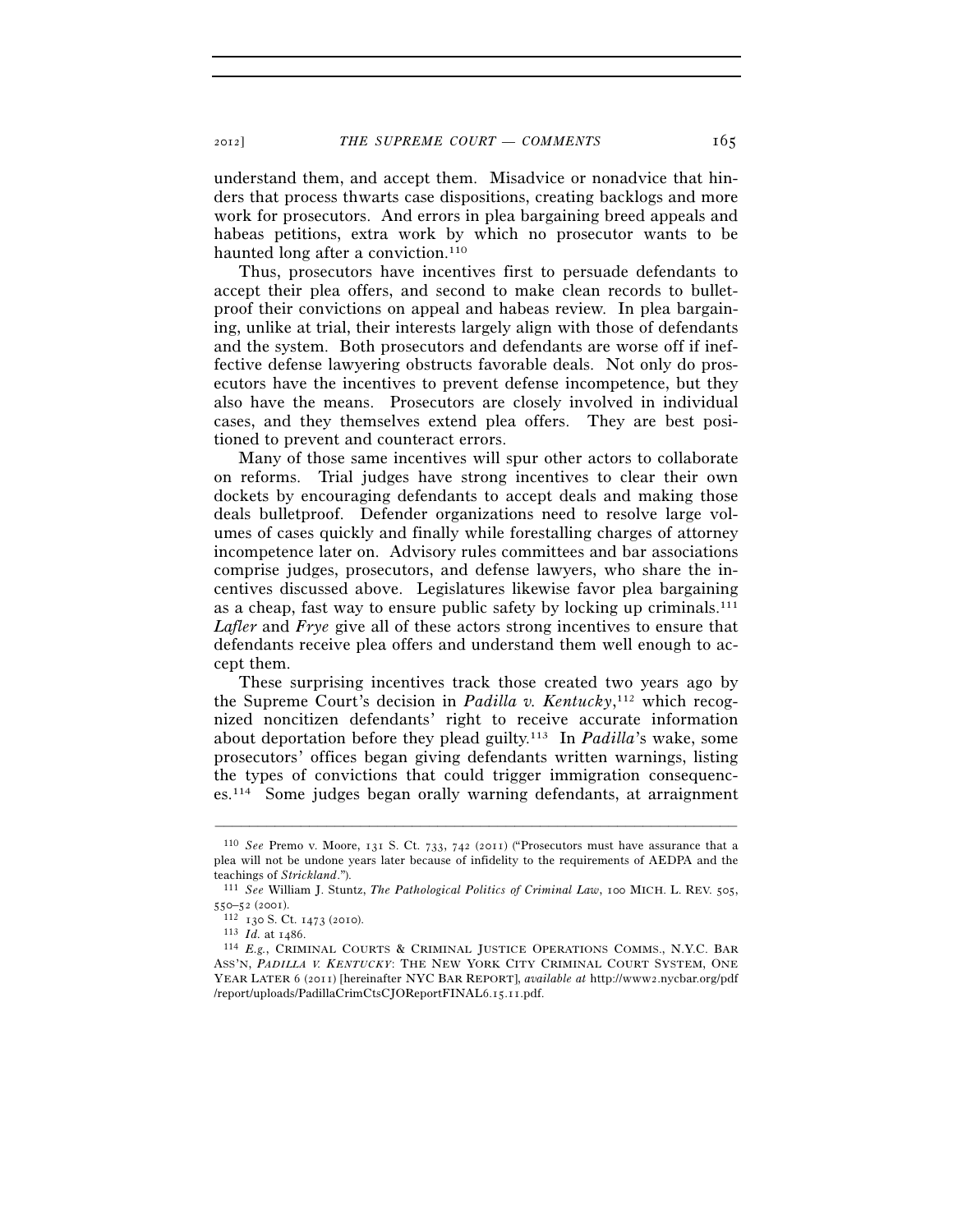or plea hearings, about immigration consequences, verifying that their lawyers had advised them, or even inquiring into defendants' immigration status on the record.115 Bar associations, public-defender organizations, courts, and public-interest groups began training defense lawyers and advising judges on *Padilla*.<sup>116</sup> Some public defenders began cultivating in-house immigration experts among their attorneys and staff, as well as changing arraignment procedures and providing guides and checklists for defense lawyers to follow in preparing cases.117 Public-interest groups provided guides, checklists, and charts to foster *Padilla* compliance, and one even offers a hotline to assist defense lawyers who may lack in-house support.118 The American Bar Association has been developing guidance for prosecutors and defense lawyers on their obligations post-Padilla.<sup>119</sup> Likewise, the Advisory Committee on the Federal Rules of Criminal Procedure has recommended augmenting the rules governing plea colloquies to put *Padilla* warnings on the record.120

In other words, *Padilla* sent a seismic shock through the system. It woke up a wide range of actors and prodded them all to address a problem that they had largely ignored until then. And in many ways, *Lafler* and *Frye* present even more promising areas for reform than *Padilla*. *Padilla* warnings risk discouraging guilty pleas, or at least slowing them down, by advising defendants of the disadvantages of taking a plea. On their face, they cut against the parties' incentives to

<sup>115</sup> *E.g.*, *id.* at 7; IMMIGRANT DEF. PROJECT & N.Y.U. SCH. OF LAW IMMIGRANT RIGHTS CLINIC, JUDICIAL OBLIGATIONS AFTER *PADILLA V. KENTUCKY* 13–14 (2011), *available at* http: // immigrant defense project. org/ wp-content/ uploads/ 2011/11/ postpadilla FINALNov 2011.pdf; *see also* Danielle M. Lang, Note, Padilla v. Kentucky*: The Effect of Plea Colloquy Warnings on Defendants' Ability to Bring Successful* Padilla *Claims*, 121 YALE L.J. 944, 975–84 (2012) (reporting an empirical study of post-*Padilla* cases finding dozens of cases in which the trial court gave some form of *Padilla* warning). 116 *E.g.*, NYC BAR REPORT, *supra* note 114, at 4. *See generally, e.g.*, Steven Weller & John A.

Martin, *Implications of* Padilla v. Kentucky *for the Duties of the State Court Criminal Judge*, JUDGES' J., Winter 2011, at 13. 117 *E.g.*, NYC BAR REPORT, *supra* note 114, at 4–5. 118 *E.g.*, *id.*; AM. BAR ASS'N CRIMINAL JUSTICE SECTION, *PADILLA* AND BEYOND <sup>23</sup>–<sup>54</sup>

<sup>(</sup>2010), *available at* http://adwww2.americanbar.org/sections/criminaljustice/CR109200/Public Documents/padilla.pdf (reprinting practice advisories, checklists, and interview sheet by The Bronx Defenders, Immigrant Legal Resource Center, Immigrant Defense Project, Public Defender Service for the District of Columbia, and American Bar Association Criminal Justice Section). 119 Mark Walsh, *Weighing the Consequences: Task Force Probes Defense Lawyers' Role After* 

Padilla, A.B.A. J., Apr. 2011, at 60–61, *available at* http://www.abajournal.com/magazine/article /task\_force\_probes\_defense\_lawyers\_role\_after\_padilla/.

<sup>120</sup> *See* Memorandum from Hon. Richard C. Tallman, Chair, Advisory Comm. on Fed. Rules of Criminal Procedure, to Hon. Lee H. Rosenthal, Chair, Standing Comm. on Rules of Practice and Procedure (Dec. 8, 2010), *available at* http://www.uscourts.gov/uscourts/RulesAndPolicies/rules /Publication%20Aug%202011/CR\_Dec\_2010.pdf (proposing the adoption of Federal Rule of Criminal Procedure  $\text{I}(b)(1)(0)$ , which would require warning criminal defendants at plea colloquies that, if convicted, noncitizen defendants may be removed or denied admission or citizenship).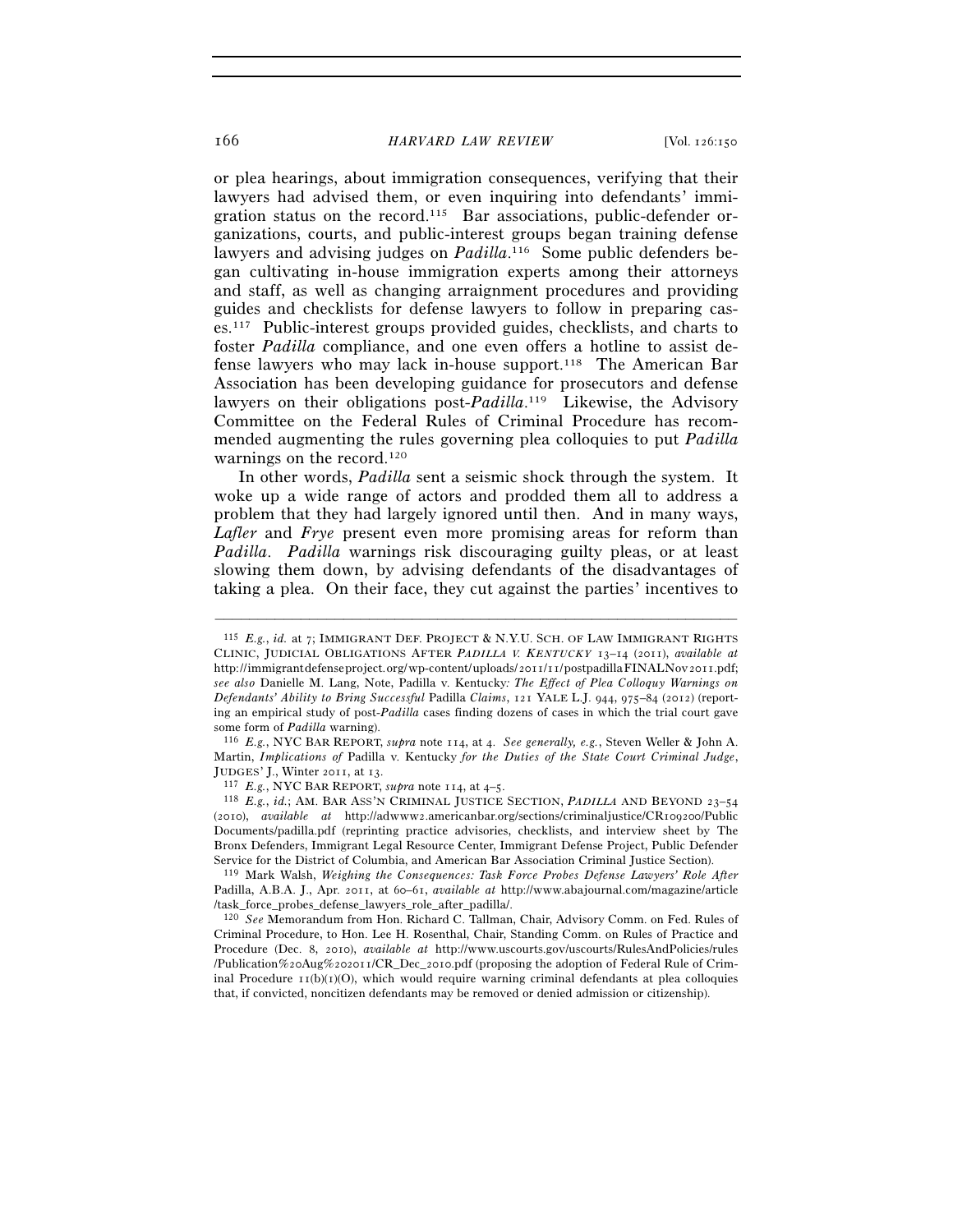dispose of their cases, but the desire to do the right thing and to obtain bulletproof convictions has trumped the fear of impeding pleas. *Lafler* and *Frye* remedies cut the other way, harnessing the parties' existing incentives to secure final pleas. They should elicit even greater semiprivate efforts to ensure that defendants learn about the advantages of plea offers in order to induce them to accept favorable pleas.

#### *B. Surveying Possible Reforms*

There are many ways to improve the quality of defense lawyering. Most obviously, legislatures could attack the well-known systemic problems plaguing indigent defense. Appointed defense counsel are underfunded, have little support, and need better training and incentives to attract and retain experienced counsel. Legislatures could fund many more public defenders, paralegals, investigators, and the like, so that lawyers could juggle fewer cases and focus more on each one. These structural solutions, however, would cost plenty of money, and criminal defendants are an unpopular constituency, so change is unlikely any time soon.

Other institutions are more likely to enact less ambitious, more targeted reforms. Some steps are obvious, simple, and cheap. Prosecutors can reduce plea agreements to writing, in plain English, and cc clients when they send those agreements to defense lawyers. Prosecutors can also send defendants and their lawyers letters setting forth their understandings of the likely guideline sentences after trial or a plea, as well as of any enhancements that may apply.121 And they can write liquidated-damages-type clauses to provide for various contingencies, such as the possibility that new evidence comes to light or that a defendant commits another crime. That process would prompt defendants and their lawyers to focus on those contingencies and discuss them.

But prosecutors can do much more. In particular, they can hold socalled reverse proffer sessions. In a proffer, the defendant comes to the prosecutor's office to tell what he knows. In a reverse proffer, the defendant remains silent. Instead, the prosecutor explains how the government would convict the defendant at trial and may choose to reveal more information than required by the discovery rules.122 Prosecutors could do something similar to sell recalcitrant defendants on plea offers, by explaining both the likelihood of conviction and the expected sentence after a trial versus a plea. Defendants could ask a few questions, and even a ten-minute conversation could accurately communi-

––––––––––––––––––––––––––––––––––––––––––––––––––––––––––––– 121 *See* Bibas, *Regulating the Plea-Bargaining Market*, *supra* note 2, at 1156 (noting that federal

prosecutors in the Second Circuit are encouraged to provide similar letters to defendants). 122 *See* Bibas, *Plea Bargaining Outside the Shadow of Trial*, *supra* note 3, at 2525.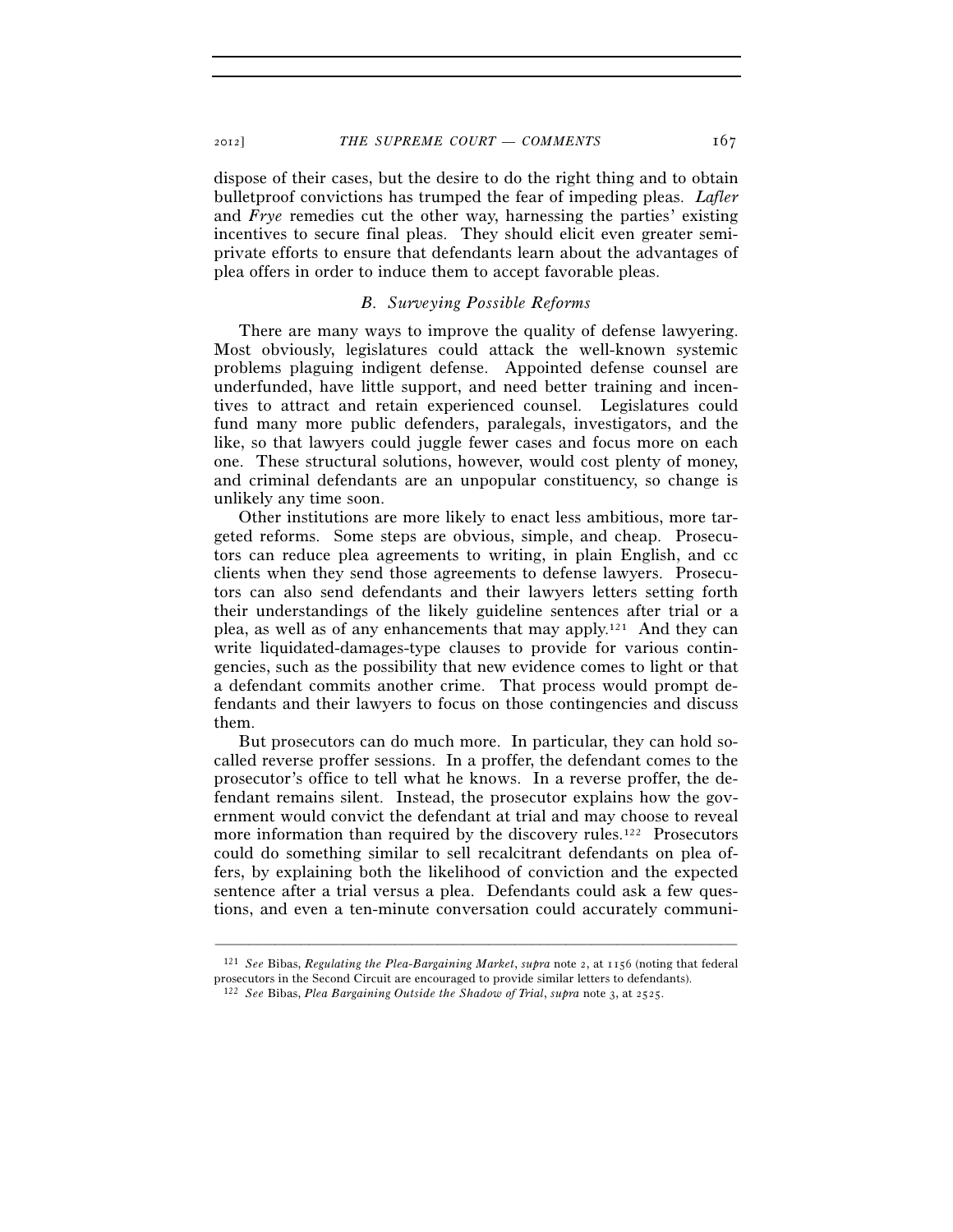cate the prosecutor's offer and the strengths of his case. It would not be necessary to hold reverse proffers for all defendants but only for the small fraction who resist accepting favorable offers. Prosecutors could even audiotape or videotape reverse proffers. Taping would facilitate judicial review and forestall belated claims that defendants had never received offers or had not understood them.

Supervisors in public-defender organizations and criminal-defense law firms can also pursue reforms. They play a crucial role in training new lawyers and providing feedback to experienced ones. They can periodically consult with their line attorneys on cases and sit in on a few of them. After cases end, supervisors can audit random samples of them and solicit feedback from clients (as well as prosecutors and judges) on how lawyers can improve. And supervisors can use this information in hiring, firing, pay, and promotion decisions, to weed out the weakest lawyers.

Advisory rules committees could redraft Federal Rule of Criminal Procedure 11 and analogous rules governing plea colloquies in state court. Amendments could have judges inquire, at pretrial conferences as well as at plea colloquies, whether any plea offers had been made, communicated, and discussed with counsel. Amended rules could provide for reducing all formal plea offers to writing and for including them in the court record. They could also loosen the current ban, effective in a majority of jurisdictions, on letting judges participate in the discussion of or share their views on plea offers.123

Even in the absence of new rules, judges can enact many of these practices on their own. Perhaps they can interpret bans on participating in plea bargaining narrowly and at least explain, neutrally, the terms of plea offers. Particularly if rules let them participate, they can go further to debias defendants and counteract their overoptimism, providing accurate information about conviction rates and expected sentences for similar crimes, or even restrained advice. Such measures could partly offset judges' inability to pry into privileged attorneyclient conversations, during which defense lawyers may offer bad advice (as in *Lafler*). Sentencing commissions could assist judges and defense lawyers by compiling conviction and sentence statistics for common crimes and translating them into easy-to-grasp graphics.

Bar organizations can do more too. They draft and update various disciplinary rules, ethical canons, and standards of practice to define

<sup>&</sup>lt;sup>123</sup> *See, e.g.*, FED. R. CRIM. P.  $\text{I}(\text{c})(\text{I})$  (forbidding judges to participate); MARC L. MILLER & RONALD F. WRIGHT, CRIMINAL PROCEDURES 1176 (4th ed. 2011). Allowing judicial involvement might need to be coupled with reassigning cases to different judges if defendants choose to go to trial. That procedure would allay a defendant's fear that a judge could retaliate against him if he refused to heed that judge's advice to take a particular plea offer. *See* Bibas, *Plea Bargaining Outside the Shadow of Trial*, *supra* note 3, at 2543.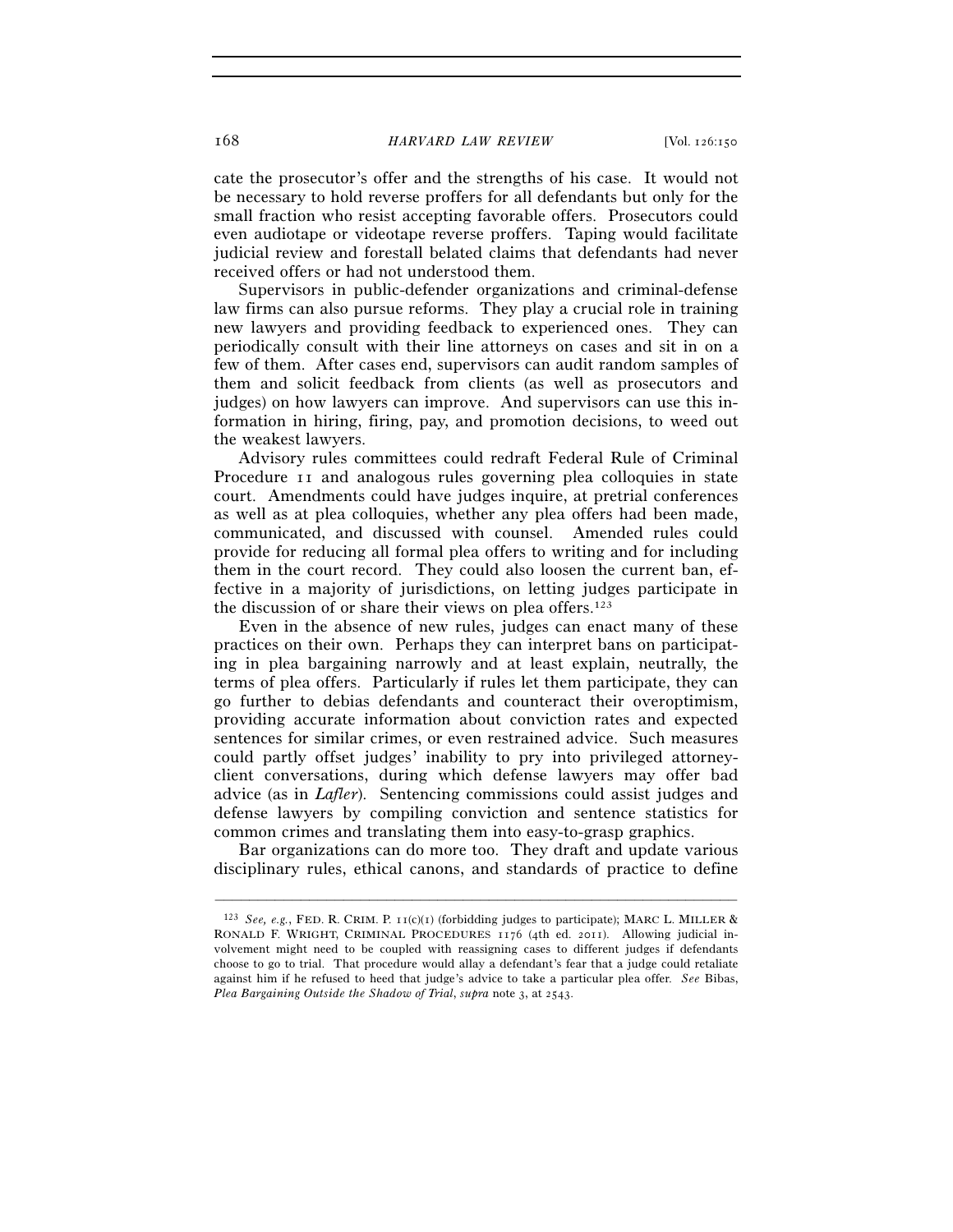lawyers' professional obligations. They can require their members to learn these rules as part of bar exam preparation and continuing legal education. They can develop training materials and checklists specifically for prosecutors and criminal defense lawyers, both to instruct new lawyers and to keep experienced ones from overlooking their obligations to advise their clients of plea offers. And they can embarrass, suspend, or even disbar attorneys who violate their obligations, particularly when errors are repeated or egregious.

## *C. Praising Extrajudicial Reforms*

The previous sections describe the parties' incentives and means to reform plea bargaining and predict that they will act on those incentives to reform the system. Now it is worth exploring why these developments are desirable.

The basic justification for *Lafler* and *Frye* comes from Justice Kennedy: Today, plea bargaining "*is* the criminal justice system."124 For the Sixth Amendment to remain meaningful in the real world of guilty pleas, defense lawyers must provide minimally adequate assistance in plea bargaining and sentencing, not just at the occasional jury trial. The right to effective counsel should extend to the amount of punishment, not just the fact of guilt. Fair trials do not automatically wipe away grossly ineffective plea bargaining and the heavier sentences that result.125 Thus, *Lafler* and *Frye* rightly spur other actors to prevent and fix these injustices.

Moreover, extrajudicial reforms will help to ensure that convictions are fair and accurate. The Sixth Amendment presupposes a vigorous, effective adversarial system to test not only defendants' factual guilt but also their culpability and the sentences they deserve. That adversarial testing requires defense lawyers to probe prosecutors' cases, dicker over their offers, and advocate for the most favorable outcomes available in the plea-bargaining market. Other actors, including judges and prosecutors, can help defense lawyers to do their jobs well, backstopping them where they fall short. More collaboration can only help to alleviate the uneven quality of criminal defense.

Thus, *Lafler* and *Frye* stand to improve criminal justice. A particular defense lawyer's incompetence can lead to a much longer sentence. *Lafler* and *Frye* are far from panaceas for sloth, ineptitude, and overwork, but they do provide a remedy for some of the worst incompetence, and they prod other actors to pursue further reforms. The result should be sentences that are tied more to the strength of the evi-

<sup>124</sup> *Frye*, 132 S. Ct. at 1407 (quoting Robert E. Scott & William J. Stuntz, *Plea Bargaining as Contract*, 101 YALE L.J. 1909, 1912 (1992)) (internal quotation mark omitted). 125 *See id.*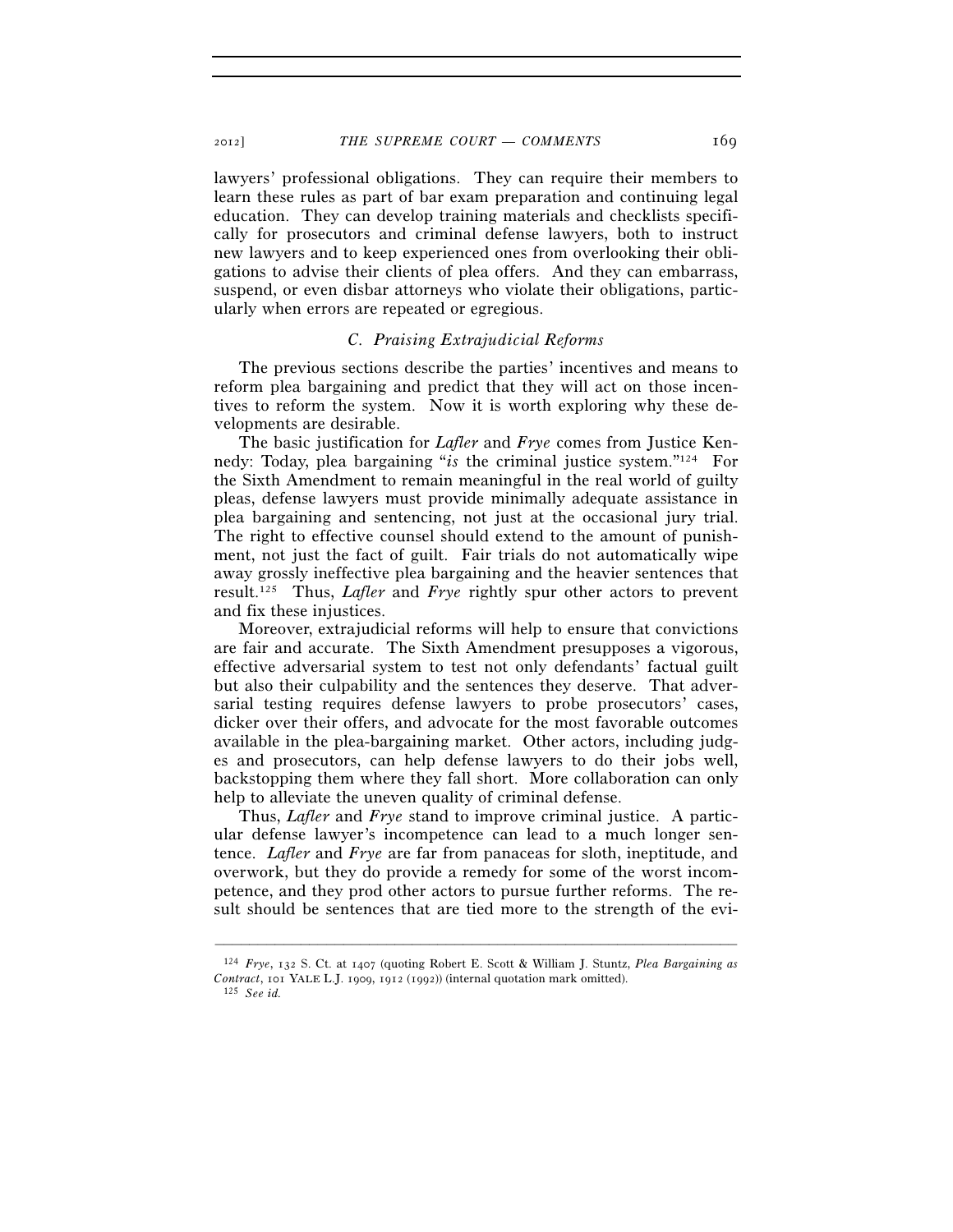dence and the severity of the crime and criminal record than to irrelevant tactical failures. That focus better serves the core purposes of punishment: retribution, deterrence, incapacitation, and reform. As long as we have a system of plea bargaining, the merits should matter more and lawyers' skill should matter less.

Finally, the extrajudicial reforms likely to be prompted by *Lafler* and *Frye* can work well because they go with the grain of plea bargaining, not against it. They do not seek to squelch bargains that the parties desire. On the contrary, they ensure that clients know about those bargains and the advantages of taking them. Thus, they complement prosecutors', judges', and defense lawyers' existing incentives to clear their dockets and strike mutually advantageous deals.

Nevertheless, critics might reasonably object, on four grounds, that it is not the Court's business to provoke other actors to reform plea bargaining. First, a critic could complain that the Supreme Court has recognized an obligation that belongs to defense lawyers but has forced others to pay the price of this obligation. Prosecutors, judges, bar associations, and others, rather than the defense lawyers who are at fault, will have to work to accommodate *Lafler* and *Frye* in order to forestall appellate reversals. Indeed, in *Frye*, the State cast the issue as unfairness *to the State* in that the court was "subject[ing] it to the consequences of defense counsel's inadequacies."126

That objection misses the mark. True, *Lafler* and *Frye* obligate only defense counsel to provide accurate advice.<sup>127</sup> They do not directly obligate prosecutors, judges, and others. But, in a sense, the entire criminal justice system bears the obligation of ensuring fair, accurate convictions. The Sixth Amendment does not confer rights on states, but on "the accused" "[i]n all criminal prosecutions."128 The right to counsel, like the other trial rights guaranteed by the Sixth Amendment, is more than a negative right against governmental interference. Just as it must provide speedy, public trials in front of juries, with compulsory process and confrontation, the state must also take affirmative steps to provide defendants with effective counsel.129 *Brady v. Maryland*130 requires prosecutors to turn over favorable evidence material to guilt or to punishment, irrespective of any prosecutorial wrongdoing.131 Likewise, judges are obligated to ensure that defendants under-

<sup>126</sup> *Id.*<br>127 *See id.* at 1408; *Lafler*, 132 S. Ct. at 1384.

<sup>&</sup>lt;sup>128</sup> U.S. CONST. amend. VI.<br><sup>129</sup> *See, e.g.*, Strickland v. Washington, 466 U.S. 668, 687–89 (1983); Gideon v. Wainwright, 372 U.S. 335, 342–45 (1963); Powell v. Alabama, 287 U.S. 45, 68–69 (1932). 130 <sup>373</sup> U.S. 83 (1963). 131 *See id.* at 87; United States v. Bagley, 473 U.S. 667, 682–83 (1985).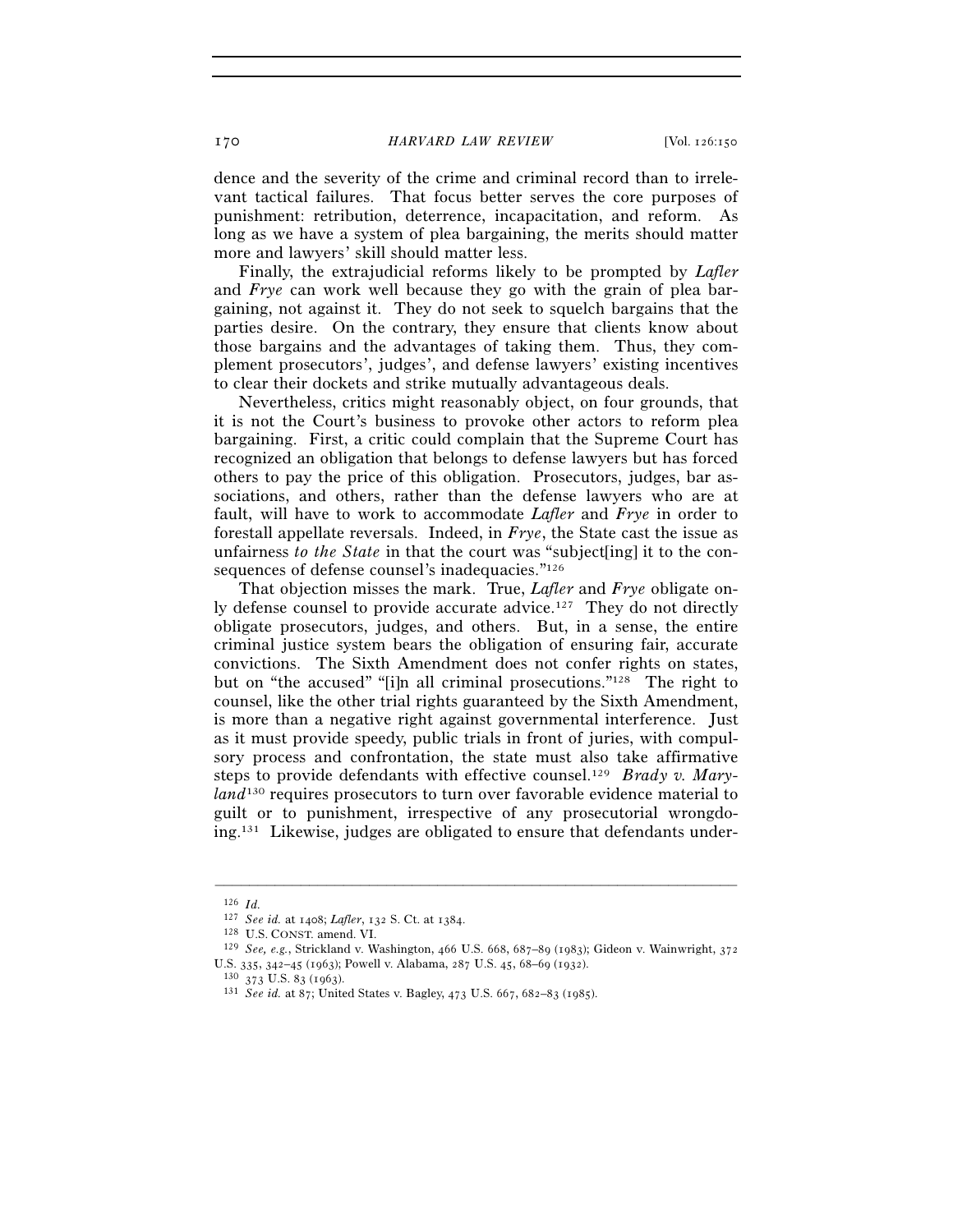stand the rights they are waiving by pleading guilty.132 These actors can also backstop defense lawyers, offering accurate information or even second opinions and answering defendants' questions without intruding on their privileged conversations. Ours is no longer a true adversarial system, but a plea-bargaining market. Encouraging the sellers of pleas to explain their prices clearly and transparently and the arbiters to verify the explanation of those prices is not too much to ask.

Second, the dissenters raise legitimate separation-of-powers concerns. Traditionally, prosecutors secure grand jury indictments to bring charges, petit juries convict, and judges sentence. Prosecutors, not judges, decide what charges to initiate and which to dismiss. Thus, ordering the prosecutor in *Lafler* to reoffer the lapsed plea offer133 appears to intrude upon prosecutorial discretion. One could offer the same objection to prodding other actors to come up with new solutions.

But today, grand juries are rubber stamps, petit juries are absent in most cases, and prosecutors use mandatory minimum and maximum sentences to tie judges' hands. Charging *is* now convicting, which *is* sentencing. Plea bargaining itself has undermined these checks and balances, and judges need to use their remedial powers to restore some semblance of balance, however imperfect. The job of the judge is to impose a sentence based primarily on the need for retribution, deterrence, incapacitation, and reform, not one dictated by grossly incompetent lawyering. The separation of powers does not require judges to abdicate their sentencing power to charge-bargaining prosecutors and inept defense counsel. If anything, rectifying bad defense lawyering helps to ensure the adversarial check presupposed by the Sixth Amendment.

Third, Judge Rakoff objects that *Frye* and *Lafler* create perverse incentives, encouraging defense lawyers to push their clients to plead too early.134 Defendants, he notes, are best served when their lawyers invest a bit of work to develop factual and legal defenses in order to strengthen their bargaining positions. That background work increases the chances that they will strike more favorable plea bargains or discover defenses that enable them to prevail at trial.135 Inadequate financial resources and crushing caseloads already encourage many criminal defense lawyers to push clients to plead early, which weakens

<sup>&</sup>lt;sup>132</sup> See FED. R. CRIM. P. 11(b); Boykin v. Alabama, 395 U.S. 238, 242-44 (1969).<br><sup>133</sup> Lafler, 132 S. Ct. at 1391.<br><sup>134</sup> Jed S. Rakoff, Frye *and Lafler: Bearers of Mixed Messages*, 122 YALE L.J. ONLINE 25, 26–  $27 (2012)$ , http://yalelawjournal.org/2012/06/18/rakoff.html.<br><sup>135</sup> *Id.*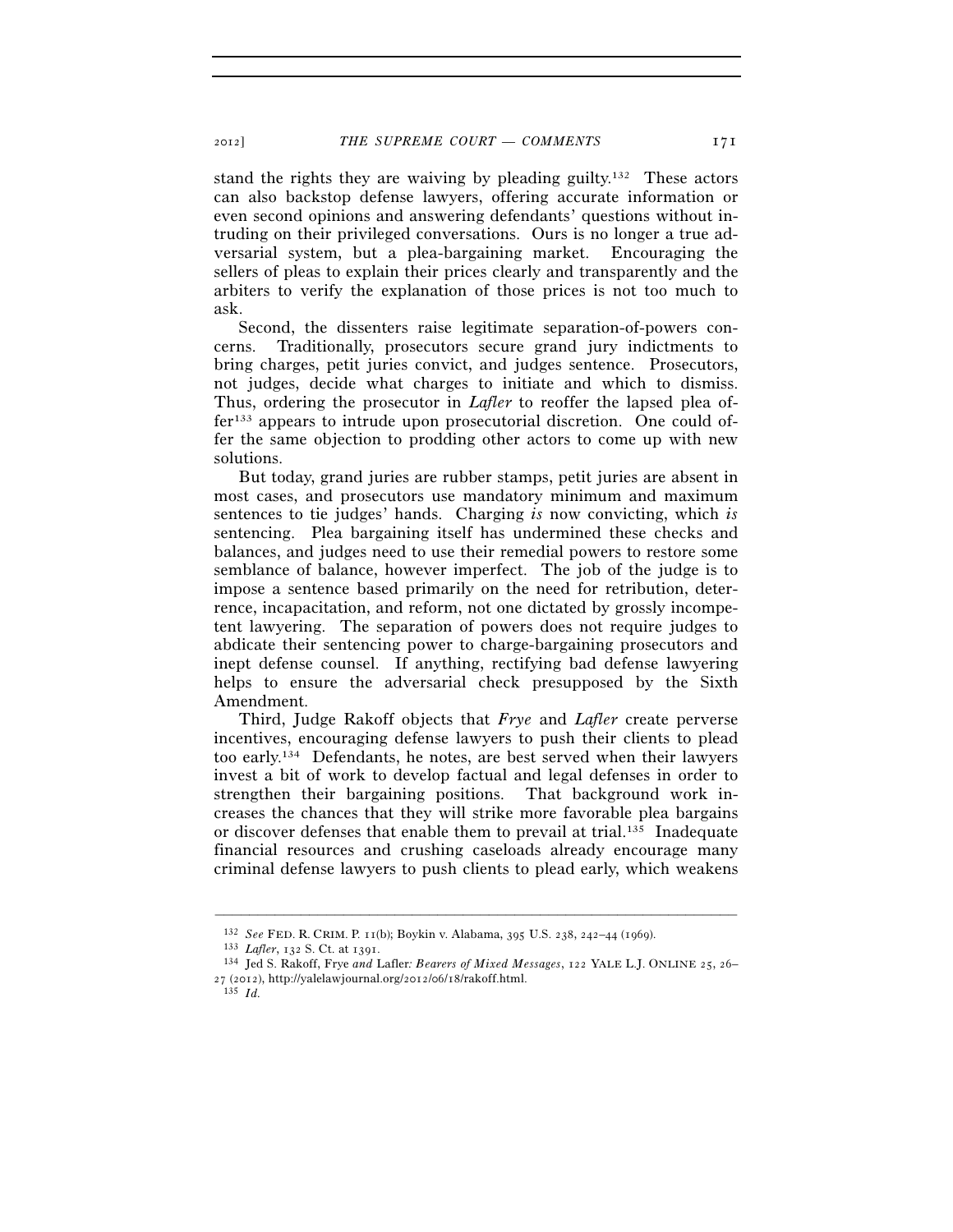their bargaining position.136 *Frye* and *Lafler*, Judge Rakoff complains, exacerbate lawyers' incentives to plead cases out too early instead of investing more work, because waiting might occasionally lead to worse results and belated claims of ineffectiveness.137

Ineffective assistance claims, however, rarely succeed and will not warp defense lawyers' incentives. Judges and commentators know that waiting involves taking a calculated risk of a worse result, and calculated risks do not always pay off. As the Court has recognized, "[p]lea bargains are the result of complex negotiations suffused with uncertainty, and defense attorneys must make careful strategic choices in balancing opportunities and risks" when deciding whether to take an early bargain or hold out for a better one.138 Defendants routinely raise ineffective-assistance challenges to whatever decisions their counsel have made, and courts just as routinely brush these challenges off as  $20/20$  hindsight or Monday-morning quarterbacking.<sup>139</sup> That is doubly true in guilty-plea cases, in which the lack of a trial record puts all the more emphasis on deference to counsel's judgment.140 Such ineffectiveness claims are already so unlikely to succeed, so prevalent,<sup>141</sup> and thus so devoid of stigma, that it is hard to imagine defense attorneys lying awake at night in fear of their disgruntled clients' filing them. (Criminal litigators, both prosecutors and defense counsel, are generally made of sterner stuff.)

Fourth, the late, great William Stuntz might have argued that constitutionalizing this area of law will, perversely, harm defendants. As he famously contended, the Warren Court sought to help criminal defendants by constitutionalizing vast swaths of criminal procedure.142 But these new rights have had unintended consequences, encouraging legislatures to broaden criminal laws and give prosecutors more bargaining chips, diverting attention from innocence, favoring well-off defendants with well-funded counsel, and increasing the hydraulic pressures to plead guilty and waive rights.<sup>143</sup> One might fear the same here: seemingly beneficial plea-bargaining rights might discourage prosecutors and defense counsel from negotiating and so impede pleas.

Predicting the future is hazardous, and unintended and unforeseen consequences may yet arise. But the hydraulic-pressures story seems much less likely to recur here. The Warren Court's failing was invent-

<sup>&</sup>lt;sup>136</sup> See Bibas, Plea Bargaining Outside the Shadow of Trial, supra note 3, at 2476–80.<br><sup>137</sup> See Rakoff, supra note 134, at 26–27.<br><sup>138</sup> Premo v. Moore, 131 S. Ct. 733, 741 (2011).<br><sup>139</sup> See Bibas, *The Psychology of Hin* (2011). 143 *See id.* at 224–41.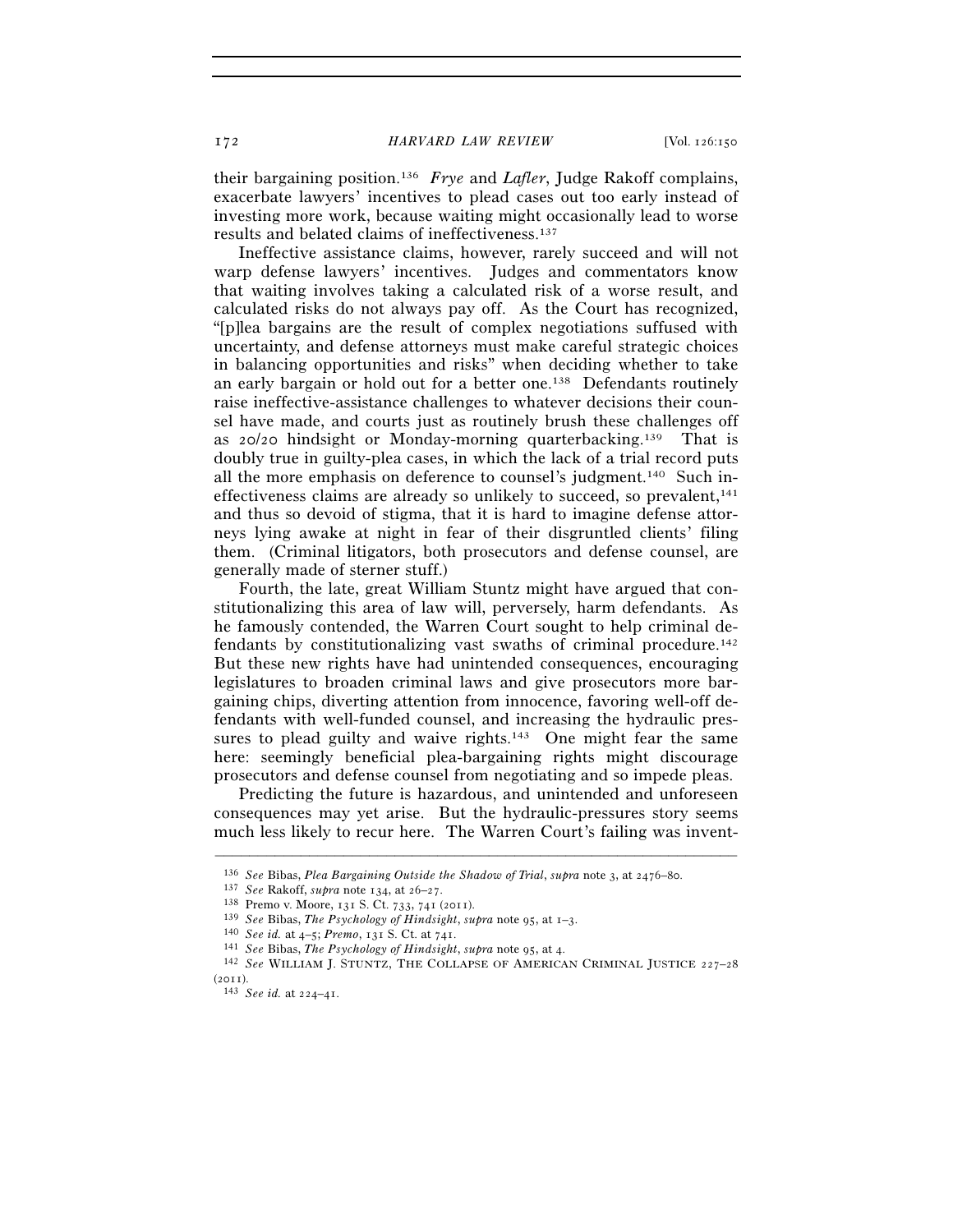ing gold-plated rules for criminal trials when in fact most defendants can and do waive those trial rights quite easily. Lawyers naturally turned these constitutional guarantees into plea-bargaining chips. *Lafler* and *Frye*, by contrast, expressly addressed the plea-bargaining world that already prevails. Put another way, the Warren Court rights pushed against the grain, toward more elaborate trials. *Lafler* and *Frye*, however, are about ensuring that the parties know about and consider pleas, which the lawyers are naturally inclined to encourage anyway. The cases reinforce the actors' incentives and customary dispositions rather than attempting to rewire them.

Finally, the Warren Court's approach epitomized old-style command-and-control regulation.144 It told judges and prosecutors precisely how they were supposed to conduct fair trials, regardless of how cumbersome or revolutionary the new procedures were. But *Lafler* and *Frye* operate more like market incentives. They require effective advice but do not micromanage how defense lawyers, prosecutors, judges, and others may ensure and convey that advice. *Strickland* authorizes experimentation, and the Court is appropriately deferential to prevailing professional norms, practices, and varied approaches.145 The more flexible the legal standard of compliance, the less hydraulic pressure there is to evade it. The Court's more relaxed approach, creating incentives and then allowing semiprivate ordering to respond, may paradoxically make reform more successful and less likely to be evaded or ignored.

The greater risk is not that *Lafler* and *Frye* will demand too much but that they will demand too little. Courts could easily water down *Lafler* and *Frye* as they have watered down *Strickland*, diluting incentives to reform.146 To keep these decisions meaningful, bar authorities and others must vigorously explicate prevailing professional norms and experiment in order to discover and promulgate best practices for plea bargaining, developing consensus approaches over time. Courts will find it easier to follow those trends than to lead them.

## **CONCLUSION**

Plea bargaining has semiprivatized public justice. That explains why the parties prefer it as a fast, cheap, discreet, consensual resolution that leaves prosecutors, defense lawyers, and judges all better off. That very semiprivate aspect also explains the many legitimate objections to plea bargaining: it commodifies justice, mutes its trumpet, ex-

<sup>144</sup> *See id.* at 228–34. 145 Strickland v. Washington, 466 U.S. 668, 688–90 (1983). 146 *See, e.g.*, Miller, *supra* note 89, at 1786–87 (discussing the watering down of *Strickland*).